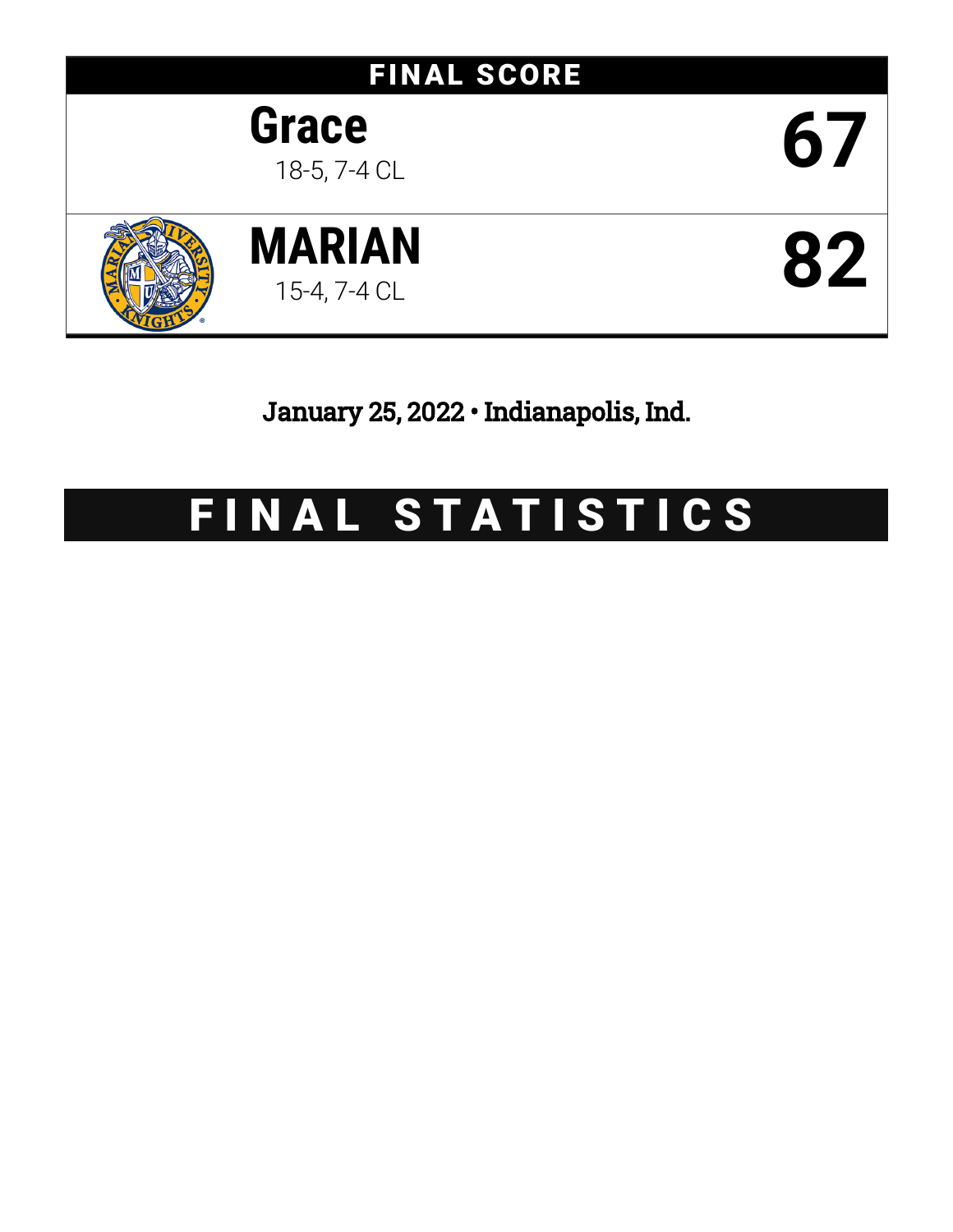### **Official Box Score Grace vs MARIAN Game Totals -- Final Statistics January 25, 2022 at Indianapolis, Ind.**



**Grace 67 Record: 18-5, 7-4 CL**

|     | וט סטופ               |   |                |          |          |           |          |    |    |    |          |           |            |     |      |       |
|-----|-----------------------|---|----------------|----------|----------|-----------|----------|----|----|----|----------|-----------|------------|-----|------|-------|
| No. | Plaver                | S | Pts            | FG.      | 3FG      | FT        | OR       | DR | TR | PF | A        | TO        | <b>BIK</b> | Stl | Min  | $+/-$ |
| 04  | GILL IV, EDIIE        | g | 4              | $2 - 3$  | $0-0$    | $0 - 0$   | 0        | 0  | 0  | 4  |          | 2         | 0          |     | 11   | -11   |
| 20  | <b>WADDING, JAKE</b>  |   | 10             | $4-6$    | $2 - 3$  | $0 - 0$   | $\Omega$ | 5  | 5  | 0  | 2        | 5.        | $\Omega$   | 0   | 27   | $-18$ |
| 22  | <b>GRABER, BRYCEN</b> | g | 0              | $0 - 2$  | $0 - 2$  | $0 - 0$   |          | 0  |    |    | 5        | 2         | 0          | 0   | 15   | -6    |
| 32  | DAVIDSON, FRANKIE     |   | 8              | $2 - 8$  | $0 - 2$  | $4 - 4$   | 2        | 5  |    | 2  |          | 3         | $\Omega$   |     | 32   | $-3$  |
| 50  | MALONE, ELIJAH        | C | 9              | $4-8$    | $0 - 1$  | $1 - 3$   |          | 6  |    |    |          |           | 0          | 0   | 24   | -6    |
| 02  | STOLTZFUS, CARTER     |   | 4              | $2-6$    | $0 - 4$  | $0 - 0$   | 0        |    |    |    |          | 2         | $\Omega$   | 0   | 24   | $-2$  |
| 03  | GIBBS, JAKOB          |   | 23             | 7-13     | $5-9$    | $4 - 5$   |          | 2  | 3  |    | $\Omega$ | 2         | 0          | 0   | 27   | $-10$ |
| 11  | GIBBS, CADE           |   | $\overline{2}$ | $1 - 3$  | $0 - 2$  | $0 - 0$   | 3        | 4  |    | 0  |          |           |            | 0   | 20   | $-13$ |
| 23  | SCOTT, IAN            |   | 7.             | $3 - 7$  | $0 - 1$  | $1 - 2$   |          | 5  | 6  | 3  | 2        | 2         | 0          |     | 20   | -6    |
|     | <b>TEAM</b>           |   |                |          |          |           |          | 1  | 2  | 0  |          | 0         |            |     |      |       |
|     | <b>TOTALS</b>         |   |                | 67 25-56 | $7 - 24$ | $10 - 14$ | 10       | 29 | 39 | 13 | 14       | <b>20</b> |            |     | 3200 |       |
|     |                       |   |                |          |          |           |          |    |    |    |          |           |            |     |      |       |

| <b>Shooting By Period</b><br>Period | FG        | FG%          | 3FG    | 3FG%  | FТ        | FT%   |
|-------------------------------------|-----------|--------------|--------|-------|-----------|-------|
| 1st Half                            | 14-31     | 45%          | $3-14$ | 21%   | 6-7       | 86%   |
| 2nd Half                            | $11 - 25$ | 44%          | 4-10   | 40%   | 4-7       | 57%   |
| Game                                | 25-56     | <b>44.6%</b> | 7-24   | 29.2% | $10 - 14$ | 71.4% |

*Deadball Rebounds:* 1,0 *Last FG:* 2nd-02:36 *Largest lead:* By 3 at 1st-09:41 *Technical Fouls:* None.

|                   | <b>MARIAN 82</b>         | Record: 15-4, 7-4 CL |                |           |           |         |                |              |          |                |              |              |            |              |                |                |
|-------------------|--------------------------|----------------------|----------------|-----------|-----------|---------|----------------|--------------|----------|----------------|--------------|--------------|------------|--------------|----------------|----------------|
| No.               | Plaver                   | S                    | <b>Pts</b>     | FG.       | 3FG       | FT      | <b>OR</b>      | <b>DR</b>    | TR       | PF             | A            | TO           | <b>BIK</b> | Stl          | Min            | $+/-$          |
| 02                | <b>HARVEY, CHRISTIAN</b> | g                    |                | $2 - 6$   | $1 - 2$   | $2 - 2$ | 0              | 5            | 5        | 1              | 2            |              | 0          | 1            | 27             | 7              |
| 05                | <b>JOHNSON, TYRIE</b>    | g                    | $\mathbf{0}$   | $0 - 1$   | $0 - 0$   | $0 - 0$ | $\Omega$       | 2            | 2        |                |              | 0            | $\Omega$   | $\mathbf{0}$ | 23             | $\overline{7}$ |
| 14                | EDMONDS, MALEK           |                      | 13             | $6 - 15$  | $0 - 1$   | $1 - 1$ | $\mathbf{1}$   | 7            | 8        | 3              | $\mathbf{0}$ | 0            | 1          | 4            | 30             | 8              |
| 23                | <b>GOHMANN, LUKE</b>     |                      | 6              | $2 - 9$   | $2 - 8$   | $0 - 0$ | $\overline{2}$ | 3            | 5        | $\mathcal{P}$  | 1            | 1            | $\Omega$   | 1            | 27             | 20             |
| 30                | STEWART, CHRISTIAN       | g                    | 31             | $10 - 15$ | $5 - 5$   | $6-6$   | 0              | 1            | 1        | $\overline{2}$ | 2            | 2            |            | 0            | 34             | 14             |
| 01                | GIZZI, MAXIMUS           |                      | $\overline{2}$ | $1 - 1$   | $0 - 0$   | $0 - 0$ | 0              | $\mathbf{0}$ | 0        | $\overline{2}$ | 0            | $\mathbf{0}$ | $\Omega$   | 2            | 9              | 11             |
| 03                | <b>WILEY, JACOB</b>      |                      | 4              | $2-6$     | $0 - 1$   | $0-0$   | 0              | 3            | 3        | 0              | 0            | 2            | 2          | 0            | 15             | -6             |
| $12 \overline{ }$ | <b>WHITAKER, BRODY</b>   |                      | $\Omega$       | $0 - 1$   | $0 - 0$   | $0 - 0$ | $\Omega$       | $\Omega$     | $\Omega$ | $\Omega$       | $\Omega$     | $\Omega$     | $\Omega$   | $\mathbf{0}$ | 5              | $\overline{4}$ |
| 25                | LANGKABEL, HAYDEN        |                      | 17             | 7-9       | $3-5$     | $0 - 0$ | 0              | 1            | 1        | $\Omega$       | 2            | 0            | $\Omega$   | $\Omega$     | 23             | $\overline{2}$ |
| 42                | FOSTER, NOLAN            |                      | $\overline{2}$ | $1 - 2$   | $0 - 0$   | $0 - 0$ |                | $\Omega$     | 1        |                | $\Omega$     | $\Omega$     | $\Omega$   | $\mathbf{0}$ | $\overline{7}$ | 8              |
|                   | <b>TEAM</b>              |                      |                |           |           |         | 1              | 2            | 3        | $\Omega$       |              | 1            |            |              |                |                |
|                   | <b>TOTALS</b>            |                      |                | 82 31-65  | $11 - 22$ | $9 - 9$ | 5              | 24           | 29       | $12 \,$        | 8            | 7            | 4          |              | 8 200          |                |
|                   |                          |                      |                |           |           |         |                |              |          |                |              |              |            |              |                |                |

| Game                                | $31 - 65$ | 47.7% | $11 - 22$ | 50.0% | $9-9$ | 100.0% |
|-------------------------------------|-----------|-------|-----------|-------|-------|--------|
| 2nd Half                            | $16 - 30$ | 53%   | $5-10$    | 50%   | 6-6   | 100%   |
| 1st Half                            | $15 - 35$ | 43%   | հ-12      | 50%   | $3-3$ | 100%   |
| <b>Shooting By Period</b><br>Period | FG        | FG%   | 3FG       | 3FG%  | FT    | FT%    |

*Deadball Rebounds:* 0,0 *Last FG:* 2nd-02:17 *Largest lead:* By 20 at 2nd-12:08 *Technical Fouls:* None.

| Game Notes:                                                                | <b>Score</b> | 1st | 2nd | ΤΩΤ | <b>Points</b> |
|----------------------------------------------------------------------------|--------------|-----|-----|-----|---------------|
| Officials: Chris Fuller, Brad Clauss, Bernard Weatherly<br>Attendance: 552 | GRC          |     | 30  | 67  | In the Paint  |
|                                                                            | MUMBB21      | 39  | 43  | 82  | Off Turns     |

Start Time: **7:05 PM** Conference Game;

**GRC led for 3:18. MUMBB21 led for 35:03. Game was tied for 1:39.** Times tied: **5** Lead Changes: **10**

| <b>Points</b> | <b>GRC</b>     | MUMBB21        |  |
|---------------|----------------|----------------|--|
| In the Paint  | 32             | 30             |  |
| Off Turns     | 7              | 22             |  |
| 2nd Chance    | 10             | 8              |  |
| Fast Break    | 4              | 2              |  |
| Bench         | 36             | 25             |  |
| Per Poss      | 0.931<br>29/72 | 1.139<br>33/72 |  |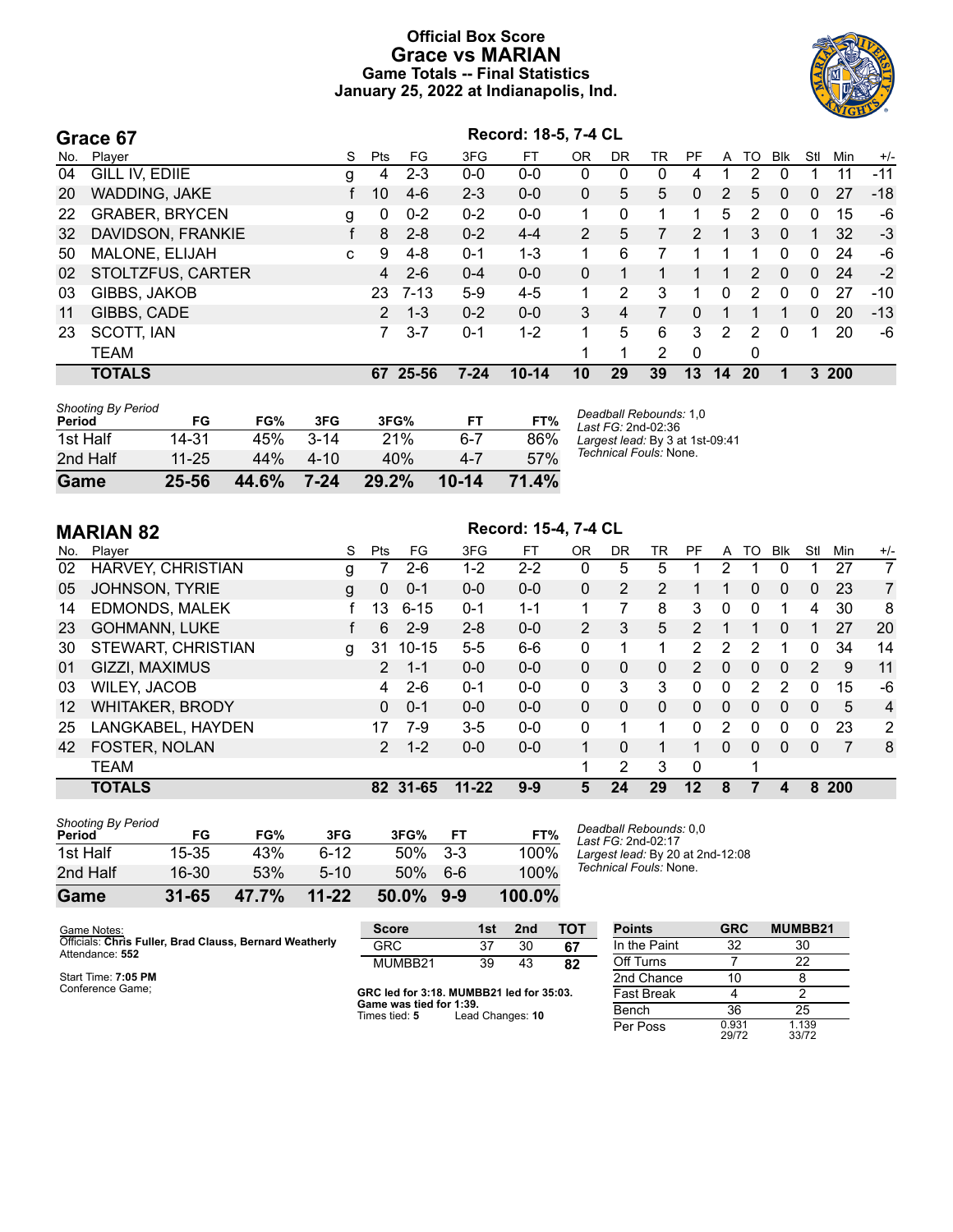#### **Official Box Score Grace vs MARIAN First Half Statistics Only January 25, 2022 at Indianapolis, Ind.**



|     | Grace 37              | Record: 18-5, 7-4 CL |                       |         |          |           |           |                |                |           |              |          |            |              |            |       |
|-----|-----------------------|----------------------|-----------------------|---------|----------|-----------|-----------|----------------|----------------|-----------|--------------|----------|------------|--------------|------------|-------|
| No. | Player                | S.                   | <b>Pts</b>            | FG.     | 3FG      | <b>FT</b> | <b>OR</b> | <b>DR</b>      | <b>TR</b>      | <b>PF</b> | $\mathsf{A}$ | TO.      | <b>Blk</b> | Stl          | <b>Min</b> | $+/-$ |
| 04  | GILL IV, EDIIE        | g                    | $\mathbf{2}^{\prime}$ | $1 - 2$ | $0 - 0$  | $0-0$     | 0         | 0              | 0              | 2         |              |          | 0          |              | 6          | $-4$  |
| 20  | WADDING, JAKE         |                      | 8                     | $3 - 3$ | $2 - 2$  | $0 - 0$   | 0         | 3              | 3              | 0         |              |          | 0          | $\mathbf{0}$ | 14         | $-1$  |
| 22  | <b>GRABER, BRYCEN</b> | g                    | 0                     | $0 - 2$ | $0 - 2$  | $0 - 0$   | 1         | 0              | 1.             | 0         | 5            | 0        | $\Omega$   | 0            | 11         | 0     |
| 32  | DAVIDSON, FRANKIE     |                      | 4                     | $1 - 4$ | $0 - 2$  | $2 - 2$   |           |                | $\overline{2}$ |           | $\Omega$     | 1        | $\Omega$   | $\Omega$     | 16         | $-1$  |
| 50  | MALONE, ELIJAH        | c                    | 8                     | $4 - 8$ | $0 - 1$  | $0 - 1$   | 0         | 6              | 6              | 0         | $\mathbf{0}$ | 0        | $\Omega$   | $\Omega$     | 16         | 3     |
| 02  | STOLTZFUS, CARTER     |                      | $\overline{2}$        | $1 - 3$ | $0 - 2$  | $0 - 0$   | 0         |                | 1              | 0         | $\Omega$     | 1        | $\Omega$   | $\Omega$     | 12         | 3     |
| 03  | GIBBS, JAKOB          |                      | 10                    | $3-6$   | $1 - 3$  | $3 - 3$   | $\Omega$  |                | 1.             | 0         | $\Omega$     | 0        | $\Omega$   | 0            | 11         | $-3$  |
| 11  | GIBBS, CADE           |                      | 0                     | $0 - 1$ | $0 - 1$  | $0 - 0$   |           | 2              | 3              | 0         | $\Omega$     | $\Omega$ | $\Omega$   | 0            | 8          | $-9$  |
| 23  | SCOTT, IAN            |                      | 3                     | $1 - 2$ | $0 - 1$  | $1 - 1$   | 0         | $\overline{2}$ | $\overline{2}$ | 2         | $\mathbf{0}$ |          | 0          | $\mathbf 0$  | 6          | 2     |
|     | <b>TEAM</b>           |                      |                       |         |          |           | 0         | 0              | $\mathbf{0}$   | 0         |              | 0        |            |              |            |       |
|     | <b>TOTALS</b>         |                      | 37                    | 14-31   | $3 - 14$ | $6 - 7$   | 3         | 16             | 19             | 5         |              | 6        | $\Omega$   |              | 100        |       |

| <b>Shooting By Period</b><br>Period | FG        | FG%   | 3FG      | 3FG%  |           | FT%         | Deadball Rebounds: 1,0<br>Last FG Half: GRC 2nd-02:36 |
|-------------------------------------|-----------|-------|----------|-------|-----------|-------------|-------------------------------------------------------|
| 1st Half                            | 14-31     | 45%   | $3 - 14$ | 21%   | հ-7       | 86%         |                                                       |
| Game                                | $25 - 56$ | 44.6% | 7-24     | 29.2% | $10 - 14$ | $4\%$<br>71 |                                                       |

|         | <b>MARIAN 39</b>       | Record: 15-4, 7-4 CL |              |          |          |           |                |              |           |                |              |    |              |              |       |                |
|---------|------------------------|----------------------|--------------|----------|----------|-----------|----------------|--------------|-----------|----------------|--------------|----|--------------|--------------|-------|----------------|
| No.     | Player                 | S                    | <b>Pts</b>   | FG.      | 3FG      | <b>FT</b> | <b>OR</b>      | <b>DR</b>    | <b>TR</b> | PF             | A            | TO | <b>BIK</b>   | Stl          | Min   | $+/-$          |
| 02      | HARVEY, CHRISTIAN      | g                    |              | $2 - 4$  | $1-2$    | $2 - 2$   | 0              | 4            | 4         | 0              |              |    | 0            | 0            | 14    | 6              |
| 05      | <b>JOHNSON, TYRIE</b>  | g                    | $\mathbf{0}$ | $0 - 1$  | $0 - 0$  | $0 - 0$   | $\mathbf{0}$   | 1            |           |                | 1            | 0  | $\mathbf{0}$ | $\Omega$     | 14    | $\overline{2}$ |
| 14      | <b>EDMONDS, MALEK</b>  |                      | 5            | $2-6$    | $0 - 0$  | $1 - 1$   | 1              | 4            | 5         | $\overline{2}$ | 0            | 0  | $\mathbf{0}$ | 2            | 15    | 4              |
| 23      | <b>GOHMANN, LUKE</b>   | f                    | 3            | $1 - 5$  | $1 - 4$  | $0 - 0$   | $\overline{2}$ | $\mathbf{1}$ | 3         | 1              | $\Omega$     | 1  | $\mathbf{0}$ | $\Omega$     | 13    | 6              |
| 30      | STEWART, CHRISTIAN     | g                    | 15           | $6 - 10$ | $3 - 3$  | $0-0$     | $\mathbf{0}$   |              |           |                |              | 0  |              | $\Omega$     | 16    | 3              |
| 01      | GIZZI, MAXIMUS         |                      | $\Omega$     | $0 - 0$  | $0 - 0$  | $0 - 0$   | $\Omega$       | 0            | $\Omega$  |                | 0            | 0  | $\Omega$     | $\Omega$     | 4     | $-1$           |
| 03      | <b>WILEY, JACOB</b>    |                      | 2            | $1 - 4$  | $0 - 1$  | $0 - 0$   | 0              | 2            | 2         | $\Omega$       | 0            |    |              | $\Omega$     | 9     | -5             |
| $12 \,$ | <b>WHITAKER, BRODY</b> |                      | 0            | $0 - 1$  | $0 - 0$  | $0 - 0$   | $\Omega$       | 0            | $\Omega$  | $\Omega$       | $\mathbf{0}$ | 0  | $\mathbf{0}$ | $\mathbf{0}$ | 3     | 2              |
| 25      | LANGKABEL, HAYDEN      |                      | 7            | $3 - 4$  | $1 - 2$  | $0 - 0$   | $\Omega$       | 0            | $\Omega$  | $\Omega$       | $\Omega$     | 0  | $\Omega$     | $\Omega$     | 10    | -6             |
| 42      | <b>FOSTER, NOLAN</b>   |                      | 0            | $0 - 0$  | $0 - 0$  | $0 - 0$   | $\Omega$       | 0            | $\Omega$  |                | $\Omega$     | 0  | $\Omega$     | $\mathbf{0}$ | 2     | $-1$           |
|         | <b>TEAM</b>            |                      |              |          |          |           | 1              | 2            | 3         | $\Omega$       |              | 0  |              |              |       |                |
|         | <b>TOTALS</b>          |                      | 39           | 15-35    | $6 - 12$ | $3 - 3$   | 4              | 15           | 19        | $\mathbf{7}$   | 3            | 3  | $\mathbf{p}$ |              | 2 100 |                |

| <b>Shooting By Period</b><br>Period | FG    | FG%   | 3FG       | 3FG%  | FТ      | FT%    |
|-------------------------------------|-------|-------|-----------|-------|---------|--------|
| 1st Half                            | 15-35 | 43%   | ิ 6-12    | 50%   | $3-3$   | 100%   |
| Game                                | 31-65 | 47.7% | $11 - 22$ | 50.0% | $9 - 9$ | 100.0% |

*Deadball Rebounds:* 0,0 *Last FG Half:* MUMBB21 2nd-02:17

| Game Notes:                                                                | <b>Score</b> | 1st | 2nd | тот | <b>Points (This Period)</b> |                | <b>GRC MUMBB21</b> |
|----------------------------------------------------------------------------|--------------|-----|-----|-----|-----------------------------|----------------|--------------------|
| Officials: Chris Fuller, Brad Clauss, Bernard Weatherly<br>Attendance: 552 | GRC          | 37  | 30  | 67  | In the Paint                | 22             | 14                 |
|                                                                            | MUMBB21      | 39  | 43  | 82  | Off Turns                   |                |                    |
| Start Time: 7:05 PM                                                        |              |     |     |     | 2nd Chance                  |                |                    |
| Conference Game;                                                           |              |     |     |     | <b>Fast Break</b>           |                |                    |
|                                                                            |              |     |     |     | Bench                       | 15             |                    |
|                                                                            |              |     |     |     | Per Poss                    | 1.028<br>16/36 | 1.083<br>15/36     |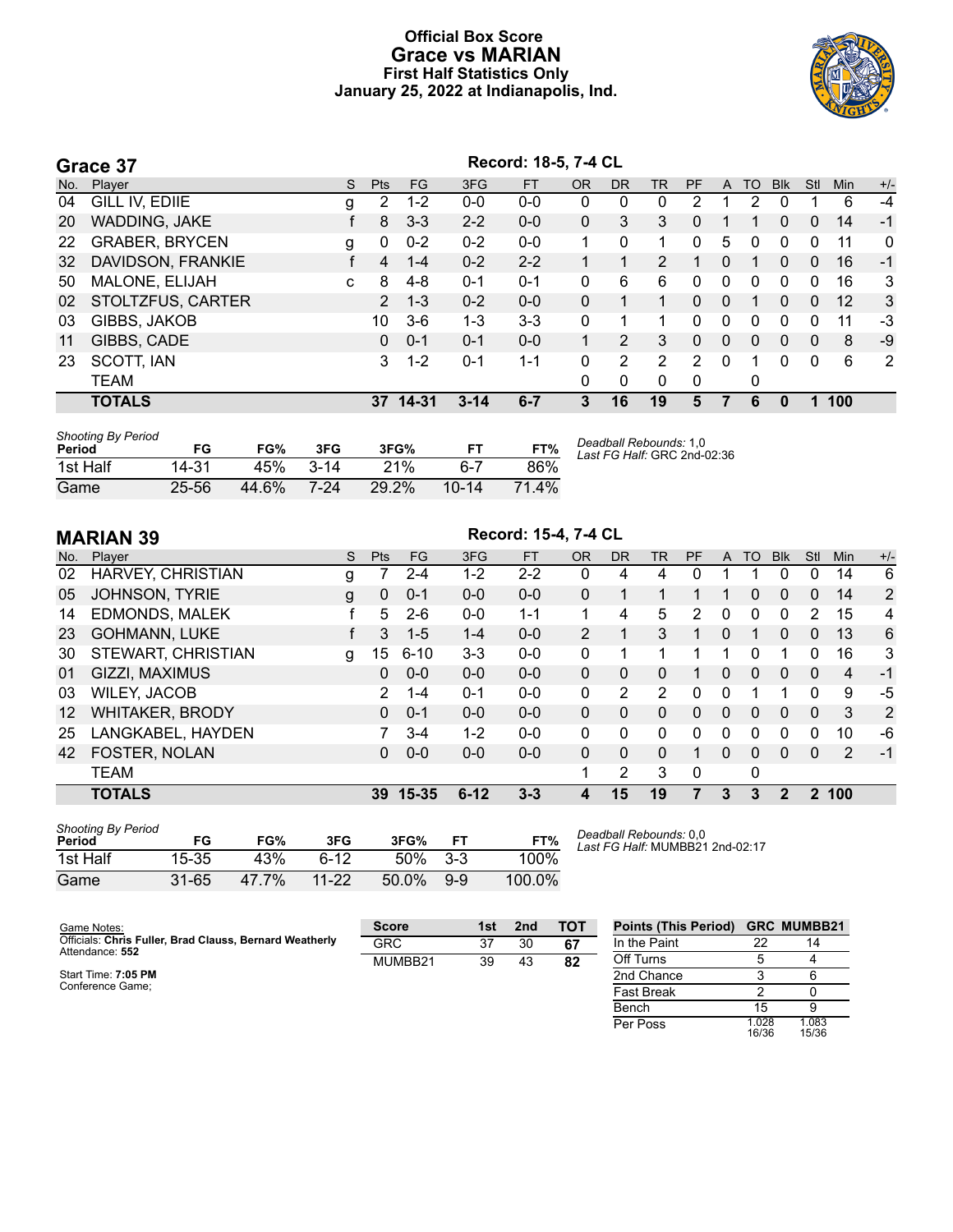#### **Official Play-By-Play Grace vs MARIAN First Half January 25, 2022 at Indianapolis, Ind.**



#### **Period 1**

<mark>Startersː</mark><br>Grace: 04 IV,EDIIE GILL (g); 20 WADDING,JAKE (f); 22 GRABER,BRYCEN (g); 32 DAVIDSON,FRANKIE (f); 50 MALONE,ELIJAH (c);<br>**MARIAN**: 02 HARVEY,CHRISTIAN (g); 05 JOHNSON,TYRIE (g); 14 EDMONDS,MALEK (f); 23 GOHMANN,L

| <b>Time</b>    | <b>VISITORS: Grace</b>                                             | <b>Score</b>       | <b>Margin</b>       | <b>HOME: MARIAN</b>                     |
|----------------|--------------------------------------------------------------------|--------------------|---------------------|-----------------------------------------|
| 19:48          | MISSED LAYUP by GILL IV, EDIIE                                     |                    |                     |                                         |
| 19:48          |                                                                    |                    |                     | REBOUND (DEF) by TEAM                   |
| 19:28          |                                                                    | $3-0$              | H <sub>3</sub>      | GOOD! 3PTR by HARVEY, CHRISTIAN         |
| 19:09          | GOOD! LAYUP by GILL IV, EDIIE [PNT]                                | $3-2$              | H <sub>1</sub>      |                                         |
| 18:57          |                                                                    | $6-2$              | H4                  | GOOD! 3PTR by STEWART, CHRISTIAN        |
| 18:57          |                                                                    |                    |                     | ASSIST by HARVEY, CHRISTIAN             |
| 18:45          | TURNOVER by WADDING, JAKE                                          |                    |                     |                                         |
| 18:44          |                                                                    |                    |                     | STEAL by EDMONDS, MALEK                 |
| 18:39          |                                                                    |                    |                     | MISSED 3PTR by GOHMANN, LUKE            |
| 18:39          | REBOUND (DEF) by MALONE, ELIJAH                                    |                    |                     |                                         |
| 18:19          | GOOD! LAYUP by MALONE, ELIJAH [PNT]                                | $6 - 4$            | H <sub>2</sub>      |                                         |
| 17:51          |                                                                    |                    |                     | MISSED 3PTR by GOHMANN, LUKE            |
| 17:51<br>17:42 | REBOUND (DEF) by WADDING, JAKE<br>MISSED 3PTR by DAVIDSON, FRANKIE |                    |                     |                                         |
| 17:42          |                                                                    |                    |                     | REBOUND (DEF) by GOHMANN, LUKE          |
| 17:35          |                                                                    |                    |                     | MISSED JUMPER by HARVEY, CHRISTIAN      |
| 17:35          | REBOUND (DEF) by MALONE, ELIJAH                                    |                    |                     |                                         |
| 17:23          | GOOD! 3PTR by WADDING, JAKE                                        | $6 - 7$            | V <sub>1</sub>      |                                         |
| 17:23          | ASSIST by GRABER, BRYCEN                                           |                    |                     |                                         |
| 17:06          |                                                                    | $9 - 7$            | H <sub>2</sub>      | GOOD! 3PTR by GOHMANN, LUKE             |
| 17:06          |                                                                    |                    |                     | ASSIST by STEWART, CHRISTIAN            |
| 16:37          | GOOD! 3PTR by WADDING, JAKE                                        | $9 - 10$           | V <sub>1</sub>      |                                         |
| 16:37          | ASSIST by GRABER, BRYCEN                                           |                    |                     |                                         |
| 16:12          | FOUL by GILL IV, EDIIE                                             |                    |                     |                                         |
| 16:02          |                                                                    | $11 - 10$          | H <sub>1</sub>      | GOOD! JUMPER by STEWART, CHRISTIAN      |
| 15:50          |                                                                    |                    |                     | FOUL by JOHNSON, TYRIE                  |
| 15:50          | TIMEOUT media                                                      |                    |                     |                                         |
| 15:37          | TURNOVER by GILL IV, EDIIE                                         |                    |                     |                                         |
| 15:13          |                                                                    |                    |                     | MISSED JUMPER by EDMONDS, MALEK         |
| 15:13          | REBOUND (DEF) by MALONE, ELIJAH                                    |                    |                     |                                         |
| 14:57          | MISSED JUMPER by MALONE, ELIJAH                                    |                    |                     |                                         |
| 14:57          |                                                                    |                    |                     | REBOUND (DEF) by EDMONDS, MALEK         |
| 14:48          |                                                                    | 14-10              | H 4                 | GOOD! 3PTR by STEWART, CHRISTIAN        |
| 14:48          |                                                                    |                    |                     | ASSIST by JOHNSON, TYRIE                |
| 14:27          | MISSED JUMPER by DAVIDSON, FRANKIE                                 |                    |                     |                                         |
| 14:27          |                                                                    |                    |                     | REBOUND (DEF) by HARVEY, CHRISTIAN      |
| 14:23<br>14:21 | STEAL by GILL IV, EDIIE                                            |                    |                     | TURNOVER by HARVEY, CHRISTIAN           |
| 14:19          | GOOD! DUNK by WADDING, JAKE [FB/PNT]                               | $14 - 12$          | H <sub>2</sub>      |                                         |
| 14:19          | ASSIST by GILL IV, EDIIE                                           |                    |                     |                                         |
| 13:55          |                                                                    |                    |                     | MISSED JUMPER by EDMONDS, MALEK         |
| 13:55          |                                                                    |                    |                     | REBOUND (OFF) by GOHMANN, LUKE          |
| 13:52          |                                                                    |                    |                     | TURNOVER by GOHMANN, LUKE               |
| 13:52          | SUB IN: SCOTT, IAN                                                 |                    |                     |                                         |
| 13:52          | SUB IN: STOLTZFUS, CARTER                                          |                    |                     |                                         |
| 13:52          | SUB OUT: GILL IV, EDIIE                                            |                    |                     |                                         |
| 13:52          | SUB OUT: MALONE, ELIJAH                                            |                    |                     |                                         |
| 13:52          |                                                                    |                    |                     | SUB IN: FOSTER, NOLAN                   |
| 13:52          |                                                                    |                    |                     | SUB IN: WILEY, JACOB                    |
| 13:52          |                                                                    |                    |                     | SUB IN: LANGKABEL, HAYDEN               |
| 13:52          |                                                                    |                    |                     | SUB OUT: JOHNSON, TYRIE                 |
| 13:52          |                                                                    |                    |                     | SUB OUT: EDMONDS, MALEK                 |
| 13:52          |                                                                    |                    |                     | SUB OUT: GOHMANN, LUKE                  |
| 13:36          | MISSED 3PTR by GRABER, BRYCEN                                      |                    |                     |                                         |
| 13:36          | REBOUND (OFF) by GRABER, BRYCEN                                    |                    |                     |                                         |
| 13:26          | SUB IN: GIBBS, JAKOB                                               |                    |                     |                                         |
| 13:26          | SUB OUT: GRABER, BRYCEN                                            |                    |                     |                                         |
| 13:22          | GOOD! 3PTR by GIBBS, JAKOB                                         | $14 - 15$          | V <sub>1</sub>      |                                         |
| 13:06          |                                                                    | $17 - 15$          | H <sub>2</sub>      | GOOD! 3PTR by STEWART, CHRISTIAN        |
| 12:46          | MISSED 3PTR by DAVIDSON, FRANKIE                                   |                    |                     |                                         |
| 12:46          |                                                                    |                    |                     | REBOUND (DEF) by HARVEY, CHRISTIAN      |
| 12:39          |                                                                    |                    |                     | MISSED 3PTR by LANGKABEL, HAYDEN        |
| 12:39<br>12:22 | REBOUND (DEF) by WADDING, JAKE                                     |                    |                     |                                         |
| 12:07          | GOOD! LAYUP by GIBBS, JAKOB [PNT]                                  | $17 - 17$<br>19-17 | Τ<br>H <sub>2</sub> | GOOD! LAYUP by STEWART, CHRISTIAN [PNT] |
|                |                                                                    |                    |                     |                                         |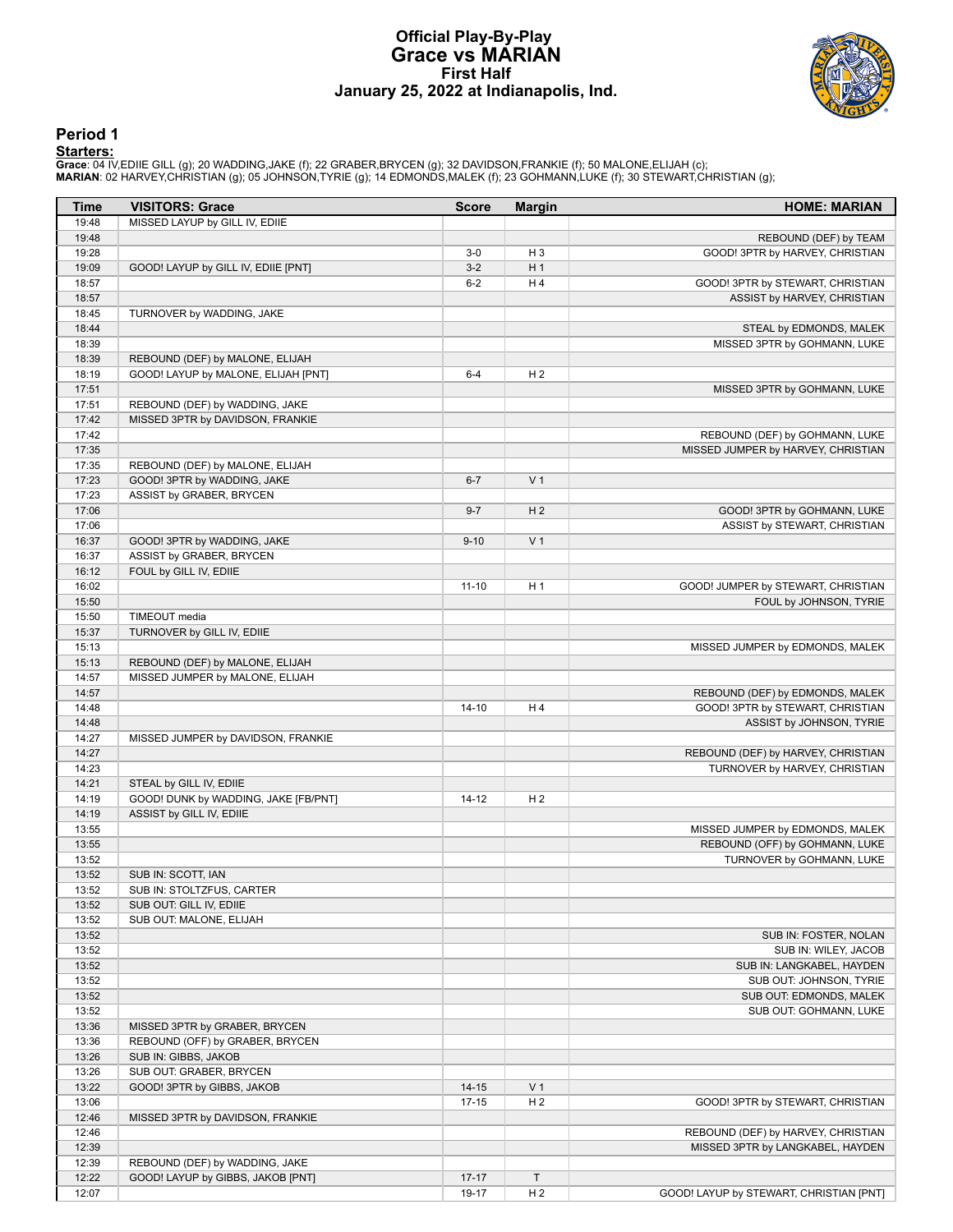| Time           | <b>VISITORS: Grace</b>                            | <b>Score</b> | <b>Margin</b>  | <b>HOME: MARIAN</b>                                          |
|----------------|---------------------------------------------------|--------------|----------------|--------------------------------------------------------------|
| 11:55          | GOOD! LAYUP by SCOTT, IAN [PNT]                   | 19-19        | T.             |                                                              |
| 11:55          |                                                   |              |                | FOUL by FOSTER, NOLAN                                        |
| 11:55          | GOOD! FT by SCOTT, IAN                            | 19-20        | V <sub>1</sub> |                                                              |
| 11:55          | TIMEOUT 30SEC                                     |              |                |                                                              |
| 11:55<br>11:55 | SUB IN: GIBBS, CADE<br>SUB OUT: DAVIDSON, FRANKIE |              |                |                                                              |
| 11:40          | FOUL by SCOTT, IAN                                |              |                |                                                              |
| 11:40          |                                                   | 20-20        | $\mathsf T$    | GOOD! FT by HARVEY, CHRISTIAN                                |
| 11:40          |                                                   | $21 - 20$    | H <sub>1</sub> | GOOD! FT by HARVEY, CHRISTIAN                                |
| 11:28          | MISSED 3PTR by SCOTT, IAN                         |              |                |                                                              |
| 11:28          |                                                   |              |                | REBOUND (DEF) by TEAM                                        |
| 11:25          |                                                   |              |                | SUB IN: GIZZI, MAXIMUS                                       |
| 11:25          |                                                   |              |                | SUB IN: EDMONDS, MALEK                                       |
| 11:25          |                                                   |              |                | SUB OUT: HARVEY, CHRISTIAN                                   |
| 11:25          |                                                   |              |                | SUB OUT: FOSTER, NOLAN                                       |
| 10:59<br>10:59 | SUB IN: MALONE, ELIJAH                            |              |                | TURNOVER by WILEY, JACOB                                     |
| 10:59          | SUB OUT: WADDING, JAKE                            |              |                |                                                              |
| 10:41          | MISSED LAYUP by MALONE, ELIJAH                    |              |                |                                                              |
| 10:41          |                                                   |              |                | BLOCK by WILEY, JACOB                                        |
| 10:40          |                                                   |              |                | REBOUND (DEF) by STEWART, CHRISTIAN                          |
| 10:34          |                                                   |              |                | MISSED JUMPER by EDMONDS, MALEK                              |
| 10:34          | REBOUND (DEF) by MALONE, ELIJAH                   |              |                |                                                              |
| 10:25          | MISSED 3PTR by GIBBS, JAKOB                       |              |                |                                                              |
| 10:25          |                                                   |              |                | REBOUND (DEF) by WILEY, JACOB                                |
| 10:16          |                                                   |              |                | MISSED LAYUP by WILEY, JACOB                                 |
| 10:16          | REBOUND (DEF) by SCOTT, IAN                       |              |                |                                                              |
| 10:05<br>09:48 | GOOD! JUMPER by STOLTZFUS, CARTER [PNT]           | $21 - 22$    | V <sub>1</sub> |                                                              |
| 09:48          | REBOUND (DEF) by SCOTT, IAN                       |              |                | MISSED JUMPER by WILEY, JACOB                                |
| 09:41          |                                                   |              |                | FOUL by GIZZI, MAXIMUS                                       |
| 09:41          | GOOD! FT by GIBBS, JAKOB                          | 21-23        | V <sub>2</sub> |                                                              |
| 09:41          | GOOD! FT by GIBBS, JAKOB                          | $21 - 24$    | $V_3$          |                                                              |
| 09:41          |                                                   |              |                | SUB IN: GOHMANN, LUKE                                        |
| 09:41          |                                                   |              |                | SUB OUT: WILEY, JACOB                                        |
| 09:30          |                                                   |              |                | MISSED 3PTR by GOHMANN, LUKE                                 |
| 09:30          | REBOUND (DEF) by GIBBS, JAKOB                     |              |                |                                                              |
| 09:17          | TURNOVER by SCOTT, IAN                            |              |                |                                                              |
| 08:56<br>08:56 |                                                   |              |                | MISSED JUMPER by STEWART, CHRISTIAN                          |
| 08:47          |                                                   |              |                | REBOUND (OFF) by TEAM<br>MISSED JUMPER by STEWART, CHRISTIAN |
| 08:47          | REBOUND (DEF) by GIBBS, CADE                      |              |                |                                                              |
| 08:32          | MISSED 3PTR by GIBBS, JAKOB                       |              |                |                                                              |
| 08:32          |                                                   |              |                | REBOUND (DEF) by EDMONDS, MALEK                              |
| 08:14          |                                                   |              |                | MISSED JUMPER by STEWART, CHRISTIAN                          |
| 08:14          |                                                   |              |                | REBOUND (OFF) by EDMONDS, MALEK                              |
| 08:10          |                                                   | 23-24        | V <sub>1</sub> | GOOD! LAYUP by EDMONDS, MALEK [PNT]                          |
| 08:10          | FOUL by SCOTT, IAN                                |              |                |                                                              |
| 08:10<br>08:10 | SUB IN: DAVIDSON, FRANKIE                         | 24-24        | $\mathsf T$    | GOOD! FT by EDMONDS, MALEK                                   |
| 08:10          | SUB OUT: SCOTT, IAN                               |              |                |                                                              |
| 08:10          |                                                   |              |                | SUB IN: HARVEY, CHRISTIAN                                    |
| 08:10          |                                                   |              |                | SUB IN: WHITAKER, BRODY                                      |
| 08:10          |                                                   |              |                | SUB OUT: GIZZI, MAXIMUS                                      |
| 08:10          |                                                   |              |                | SUB OUT: STEWART, CHRISTIAN                                  |
| 07:57          | MISSED 3PTR by STOLTZFUS, CARTER                  |              |                |                                                              |
| 07:57          | REBOUND (OFF) by GIBBS, CADE                      |              |                |                                                              |
| 07:43          | MISSED 3PTR by GIBBS, CADE                        |              |                |                                                              |
| 07:43          |                                                   |              |                | REBOUND (DEF) by HARVEY, CHRISTIAN                           |
| 07:30<br>07:22 | FOUL by DAVIDSON, FRANKIE                         | 26-24        | H <sub>2</sub> | GOOD! LAYUP by LANGKABEL, HAYDEN [PNT]                       |
| 07:22          | TURNOVER by DAVIDSON, FRANKIE                     |              |                |                                                              |
| 07:22          |                                                   |              |                | <b>TIMEOUT MEDIA</b>                                         |
| 07:22          |                                                   |              |                | SUB IN: JOHNSON, TYRIE                                       |
| 07:22          |                                                   |              |                | SUB OUT: LANGKABEL, HAYDEN                                   |
| 07:10          |                                                   |              |                | MISSED LAYUP by EDMONDS, MALEK                               |
| 07:10          | REBOUND (DEF) by GIBBS, CADE                      |              |                |                                                              |
| 06:41          | MISSED 3PTR by STOLTZFUS, CARTER                  |              |                |                                                              |
| 06:41          |                                                   |              |                | REBOUND (DEF) by JOHNSON, TYRIE                              |
| 06:09          |                                                   |              |                | MISSED 3PTR by HARVEY, CHRISTIAN                             |
| 06:09          | REBOUND (DEF) by DAVIDSON, FRANKIE                |              |                |                                                              |
| 05:58<br>05:58 | MISSED LAYUP by MALONE, ELIJAH                    |              |                | REBOUND (DEF) by EDMONDS, MALEK                              |
| 05:47          |                                                   |              |                | MISSED JUMPER by JOHNSON, TYRIE                              |
| 05:47          | REBOUND (DEF) by MALONE, ELIJAH                   |              |                |                                                              |
| 05:21          | MISSED 3PTR by MALONE, ELIJAH                     |              |                |                                                              |
|                |                                                   |              |                |                                                              |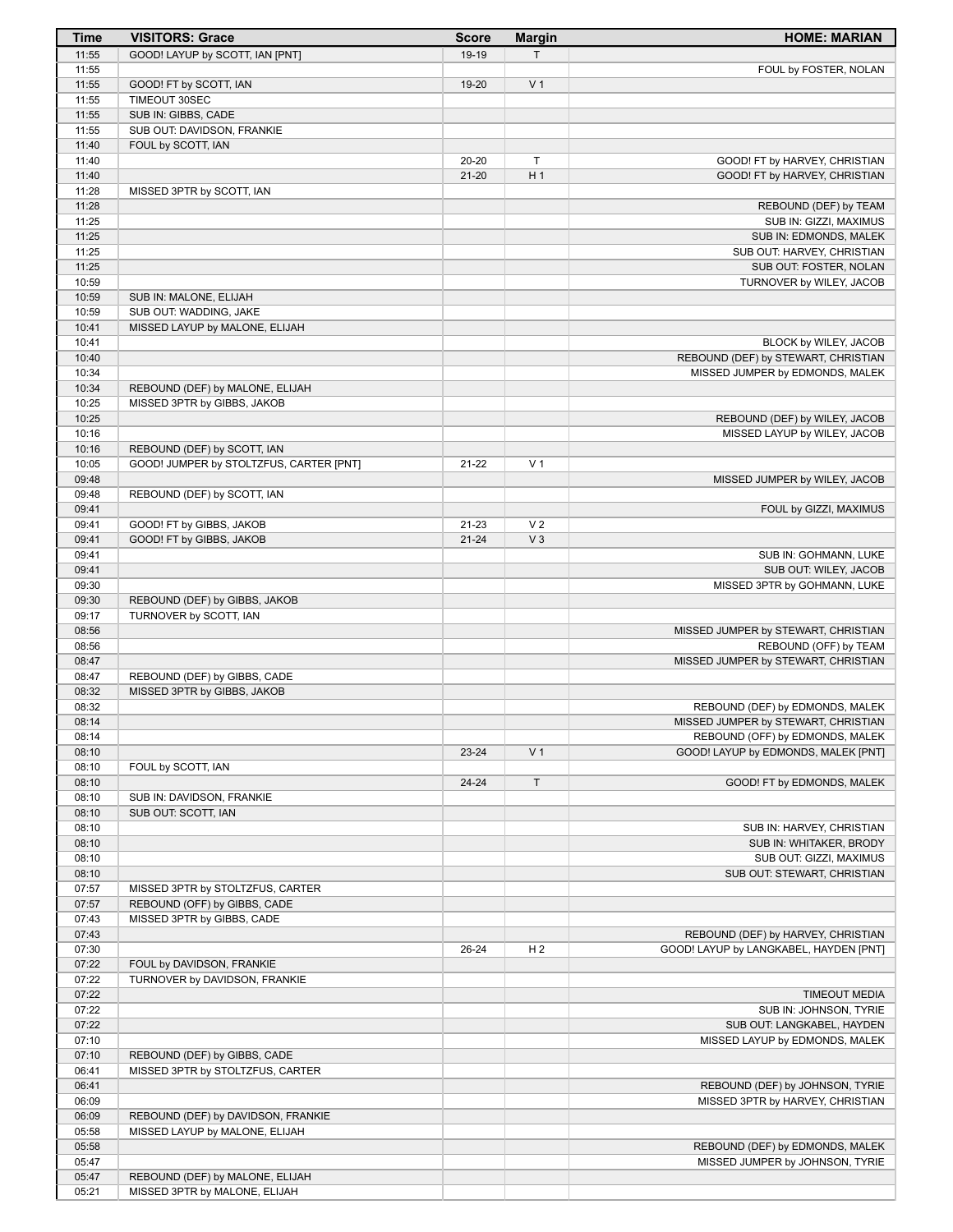| <b>Time</b>    | <b>VISITORS: Grace</b>                                                 | <b>Score</b> | <b>Margin</b>  | <b>HOME: MARIAN</b>                            |
|----------------|------------------------------------------------------------------------|--------------|----------------|------------------------------------------------|
| 05:21          |                                                                        |              |                | REBOUND (DEF) by HARVEY, CHRISTIAN             |
| 05:09          |                                                                        |              |                | MISSED JUMPER by WHITAKER, BRODY               |
| 05:09          | REBOUND (DEF) by STOLTZFUS, CARTER                                     |              |                |                                                |
| 05:03          | TURNOVER by STOLTZFUS, CARTER                                          |              |                |                                                |
| 05:01          |                                                                        |              |                | STEAL by EDMONDS, MALEK                        |
| 05:00          |                                                                        |              |                | <b>TIMEOUT TEAM</b>                            |
| 05:00          | SUB IN: GILL IV, EDIIE                                                 |              |                |                                                |
| 05:00          | SUB IN: WADDING, JAKE                                                  |              |                |                                                |
| 05:00          | SUB OUT: MALONE, ELIJAH                                                |              |                |                                                |
| 05:00          | SUB OUT: STOLTZFUS, CARTER                                             |              |                |                                                |
| 05:00          |                                                                        |              |                | SUB IN: STEWART, CHRISTIAN                     |
| 05:00<br>05:00 |                                                                        |              |                | SUB IN: WILEY, JACOB<br>SUB OUT: GOHMANN, LUKE |
| 05:00          |                                                                        |              |                | SUB OUT: WHITAKER, BRODY                       |
| 04:46          |                                                                        | 28-24        | H <sub>4</sub> | GOOD! LAYUP by EDMONDS, MALEK [PNT]            |
| 04:40          | FOUL by GILL IV, EDIIE                                                 |              |                |                                                |
| 04:40          | TURNOVER by GILL IV, EDIIE                                             |              |                |                                                |
| 04:40          | SUB IN: GRABER, BRYCEN                                                 |              |                |                                                |
| 04:40          | SUB OUT: GILL IV, EDIIE                                                |              |                |                                                |
| 04:19          |                                                                        | $30 - 24$    | H <sub>6</sub> | GOOD! LAYUP by STEWART, CHRISTIAN [PNT]        |
| 03:58          | MISSED LAYUP by GIBBS, JAKOB                                           |              |                |                                                |
| 03:58          |                                                                        |              |                | BLOCK by STEWART, CHRISTIAN                    |
| 03:56          |                                                                        |              |                | REBOUND (DEF) by EDMONDS, MALEK                |
| 03:49          |                                                                        | 32-24        | H <sub>8</sub> | GOOD! LAYUP by HARVEY, CHRISTIAN [PNT]         |
| 03:47          | <b>TIMEOUT TEAM</b>                                                    |              |                |                                                |
| 03:47          |                                                                        |              |                | SUB IN: LANGKABEL, HAYDEN                      |
| 03:47          |                                                                        |              |                | SUB OUT: STEWART, CHRISTIAN                    |
| 03:26          | SUB IN: MALONE, ELIJAH                                                 |              |                |                                                |
| 03:26          | SUB OUT: GIBBS, CADE                                                   |              |                |                                                |
| 03:24          |                                                                        |              |                | FOUL by EDMONDS, MALEK                         |
| 03:13          | GOOD! LAYUP by MALONE, ELIJAH [PNT]                                    | 32-26        | H <sub>6</sub> |                                                |
| 03:13<br>02:47 | ASSIST by GRABER, BRYCEN                                               | 34-26        | H 8            | GOOD! JUMPER by WILEY, JACOB [PNT]             |
| 02:46          | GOOD! LAYUP by GIBBS, JAKOB [PNT]                                      | 34-28        | H 6            |                                                |
| 02:46          |                                                                        |              |                | FOUL by EDMONDS, MALEK                         |
| 02:46          | GOOD! FT by GIBBS, JAKOB                                               | 34-29        | H <sub>5</sub> |                                                |
| 02:46          | SUB IN: STOLTZFUS, CARTER                                              |              |                |                                                |
| 02:46          | SUB OUT: GIBBS, JAKOB                                                  |              |                |                                                |
| 02:46          |                                                                        |              |                | SUB IN: STEWART, CHRISTIAN                     |
| 02:46          |                                                                        |              |                | SUB OUT: HARVEY, CHRISTIAN                     |
| 02:30          |                                                                        |              |                | MISSED 3PTR by WILEY, JACOB                    |
| 02:30          | REBOUND (DEF) by WADDING, JAKE                                         |              |                |                                                |
| 02:16          |                                                                        |              |                | FOUL by STEWART, CHRISTIAN                     |
| 02:16          | GOOD! FT by DAVIDSON, FRANKIE                                          | 34-30        | H 4            |                                                |
| 02:16          | GOOD! FT by DAVIDSON, FRANKIE                                          | 34-31        | H <sub>3</sub> |                                                |
| 02:16          |                                                                        |              |                | SUB IN: GOHMANN, LUKE                          |
| 02:16          |                                                                        |              |                | SUB OUT: EDMONDS, MALEK                        |
| 01:50          |                                                                        |              |                | MISSED LAYUP by GOHMANN, LUKE                  |
| 01:50          | REBOUND (DEF) by MALONE, ELIJAH<br>GOOD! LAYUP by MALONE, ELIJAH [PNT] |              |                |                                                |
| 01:37<br>01:37 | ASSIST by WADDING, JAKE                                                | 34-33        | H 1            |                                                |
| 01:37          |                                                                        |              |                | FOUL by GOHMANN, LUKE                          |
| 01:37          | MISSED FT by MALONE, ELIJAH                                            |              |                |                                                |
| 01:37          | REBOUND (OFF) by DAVIDSON, FRANKIE                                     |              |                |                                                |
| 01:18          | MISSED 3PTR by GRABER, BRYCEN                                          |              |                |                                                |
| 01:18          |                                                                        |              |                | REBOUND (DEF) by WILEY, JACOB                  |
| 01:06          |                                                                        |              |                | MISSED JUMPER by STEWART, CHRISTIAN            |
| 01:06          |                                                                        |              |                | REBOUND (OFF) by GOHMANN, LUKE                 |
| 01:01          |                                                                        | 37-33        | H 4            | GOOD! 3PTR by LANGKABEL, HAYDEN                |
| 00:48          | GOOD! LAYUP by MALONE, ELIJAH [PNT]                                    | 37-35        | H <sub>2</sub> |                                                |
| 00:48          | ASSIST by GRABER, BRYCEN                                               |              |                |                                                |
| 00:30          |                                                                        | 39-35        | H 4            | GOOD! JUMPER by LANGKABEL, HAYDEN              |
| 00:08          | GOOD! LAYUP by DAVIDSON, FRANKIE [PNT]                                 | 39-37        | H <sub>2</sub> |                                                |
| 00:08          | ASSIST by GRABER, BRYCEN                                               |              |                |                                                |

# **Grace 37, MARIAN 39**

| <b>Points (This Period)</b> | <b>GRC</b>     | MUMBB21        |
|-----------------------------|----------------|----------------|
| In the Paint                | 22             | 14             |
| Off Turns                   |                |                |
| 2nd Chance                  |                |                |
| <b>Fast Break</b>           |                |                |
| Bench                       | 15             |                |
| Per Poss                    | 1.028<br>16/36 | 1.083<br>15/36 |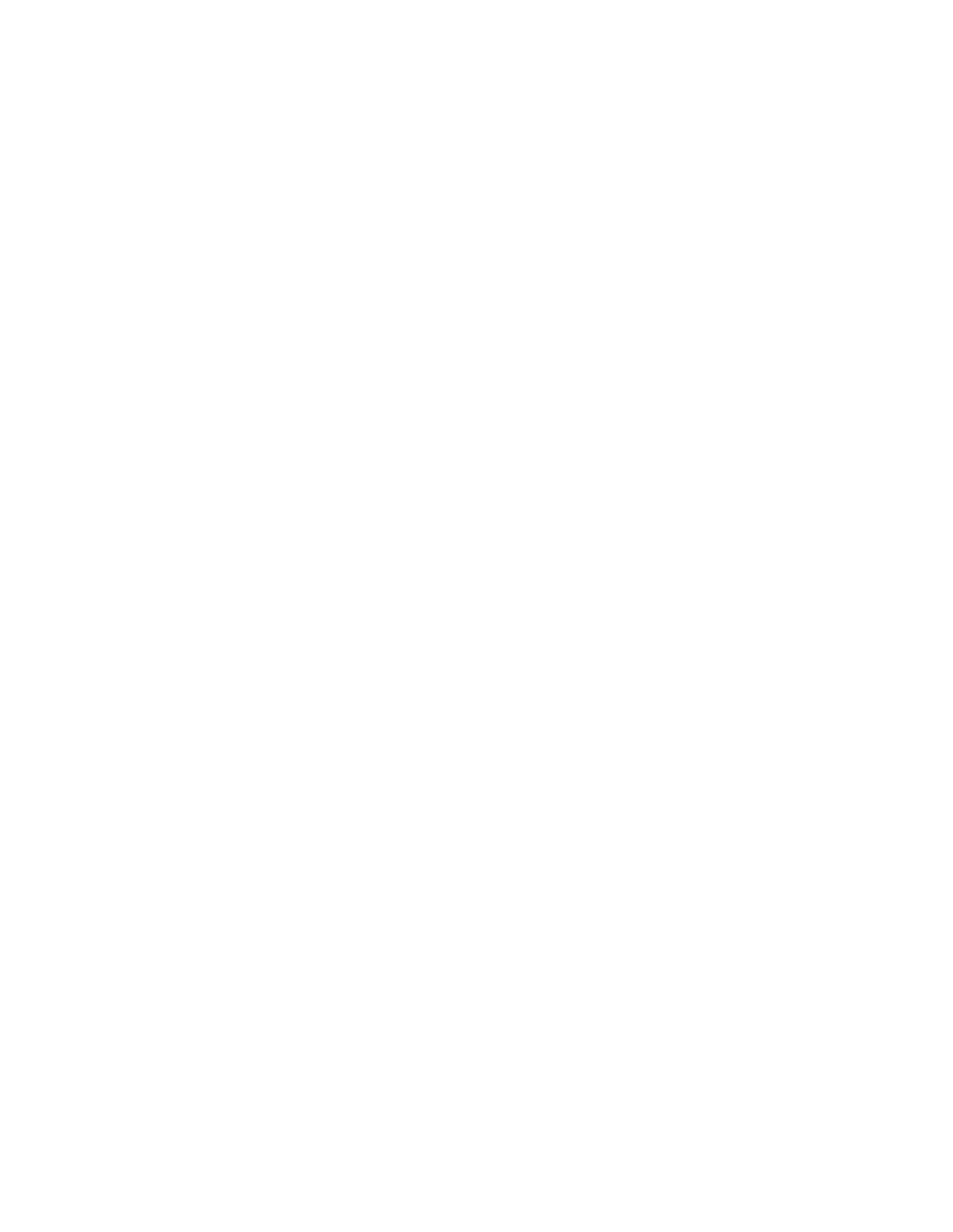### **Official Box Score Grace vs MARIAN Second Half Statistics Only January 25, 2022 at Indianapolis, Ind.**



|     | Grace 30              |   |                |           |          | Record: 18-5, 7-4 CL |           |           |                |             |              |               |            |             |            |       |
|-----|-----------------------|---|----------------|-----------|----------|----------------------|-----------|-----------|----------------|-------------|--------------|---------------|------------|-------------|------------|-------|
| No. | Player                | S | <b>Pts</b>     | <b>FG</b> | 3FG      | <b>FT</b>            | <b>OR</b> | <b>DR</b> | TR             | <b>PF</b>   | $\mathsf{A}$ | TO            | <b>BIK</b> | Stl         | <b>Min</b> | $+/-$ |
| 04  | GILL IV, EDIIE        | g | 2              | 1-1       | $0-0$    | $0 - 0$              | 0         | 0         | 0              | 2           | 0            | 0             | $\Omega$   | 0           | 5          | $-7$  |
| 20  | WADDING, JAKE         |   | $\mathcal{P}$  | $1 - 3$   | $0 - 1$  | $0 - 0$              | 0         | 2         | $\overline{2}$ | $\Omega$    |              | 4             | $\Omega$   | 0           | 13         | $-17$ |
| 22  | <b>GRABER, BRYCEN</b> | g | 0              | $0-0$     | $0 - 0$  | $0-0$                | 0         | 0         | $\mathbf{0}$   | 1           | 0            | 2             | $\Omega$   | $\mathbf 0$ | 4          | -6    |
| 32  | DAVIDSON, FRANKIE     |   | 4              | $1 - 4$   | $0 - 0$  | $2 - 2$              | 1         | 4         | 5              |             |              | $\mathcal{P}$ | $\Omega$   | 1           | 16         | $-2$  |
| 50  | MALONE, ELIJAH        | c |                | $0 - 0$   | $0 - 0$  | $1 - 2$              |           | $\Omega$  |                |             |              |               | 0          | 0           | 8          | -9    |
| 02  | STOLTZFUS, CARTER     |   | $\overline{2}$ | $1 - 3$   | $0 - 2$  | $0 - 0$              | 0         | $\Omega$  | 0              |             |              |               | 0          | 0           | 12         | $-5$  |
| 03  | GIBBS, JAKOB          |   | 13             | $4 - 7$   | $4-6$    | $1 - 2$              |           | 1         | 2              |             | 0            | $\mathcal{P}$ | $\Omega$   | 0           | 16         | $-7$  |
| 11  | GIBBS, CADE           |   | $\overline{2}$ | $1 - 2$   | $0 - 1$  | $0 - 0$              | 2         | 2         | 4              | $\Omega$    |              |               |            | $\Omega$    | 12         | $-4$  |
| 23  | SCOTT, IAN            |   | 4              | $2 - 5$   | $0 - 0$  | $0 - 1$              | 1         | 3         | 4              | 1           | 2            | 1             | $\Omega$   | 1           | 14         | -8    |
|     | <b>TEAM</b>           |   |                |           |          |                      |           | 1         | 2              | $\mathbf 0$ |              | 0             |            |             |            |       |
|     | <b>TOTALS</b>         |   |                | 30 11-25  | $4 - 10$ | $4 - 7$              |           | 13        | 20             | 8           | 7            | 14            |            | $\mathbf 2$ | 100        |       |
|     |                       |   |                |           |          |                      |           |           |                |             |              |               |            |             |            |       |

| <b>Shooting By Period</b><br>Period | FG        | FG%   | 3FG  | 3FG%  |            | FT%   | Deadball Rebounds: 1,0<br>Last FG Half: GRC - |
|-------------------------------------|-----------|-------|------|-------|------------|-------|-----------------------------------------------|
| 2nd Half                            | $11 - 25$ | 44%   | 4-10 | 40%   | $4 - \ell$ | 57%   |                                               |
| Game                                | 25-56     | 44.6% | 7-24 | 29.2% | $10 - 14$  | 71.4% |                                               |

|                   | <b>MARIAN 43</b>       |   |                |           |          | Record: 15-4, 7-4 CL |           |           |                |           |              |                |              |              |            |       |
|-------------------|------------------------|---|----------------|-----------|----------|----------------------|-----------|-----------|----------------|-----------|--------------|----------------|--------------|--------------|------------|-------|
| No.               | Plaver                 | S | <b>Pts</b>     | <b>FG</b> | 3FG      | <b>FT</b>            | <b>OR</b> | <b>DR</b> | <b>TR</b>      | <b>PF</b> | A            | T <sub>O</sub> | <b>BIK</b>   | Stl          | <b>Min</b> | $+/-$ |
| 02                | HARVEY, CHRISTIAN      | g | 0              | $0 - 2$   | $0 - 0$  | $0 - 0$              | 0         | 1         |                |           |              | 0              | 0            |              | 13         | 1     |
| 05                | <b>JOHNSON, TYRIE</b>  | g | $\mathbf{0}$   | $0 - 0$   | $0 - 0$  | $0 - 0$              | 0         | 1         |                | 0         | 0            | $\mathbf{0}$   | $\mathbf{0}$ | $\mathbf{0}$ | 9          | 5     |
| 14                | <b>EDMONDS, MALEK</b>  |   | 8              | $4-9$     | $0 - 1$  | $0 - 0$              | 0         | 3         | 3              |           | 0            | 0              |              | 2            | 15         | 4     |
| 23                | <b>GOHMANN, LUKE</b>   |   | 3              | $1 - 4$   | $1 - 4$  | $0 - 0$              | 0         | 2         | $\overline{2}$ |           |              | 0              | $\Omega$     | 1            | 14         | 14    |
| 30                | STEWART, CHRISTIAN     | g | 16             | $4 - 5$   | $2 - 2$  | $6 - 6$              | 0         | 0         | $\mathbf{0}$   | 1         |              | 2              | $\Omega$     | $\mathbf{0}$ | 18         | 11    |
| 01                | GIZZI, MAXIMUS         |   | $\overline{2}$ | $1 - 1$   | $0 - 0$  | $0 - 0$              | $\Omega$  | $\Omega$  | 0              |           | $\mathbf{0}$ | $\Omega$       | $\mathbf{0}$ | 2            | 5          | 12    |
| 03                | <b>WILEY, JACOB</b>    |   | 2              | $1 - 2$   | $0 - 0$  | $0 - 0$              | 0         | 1         |                | 0         | $\mathbf{0}$ |                |              | 0            | 6          | -1    |
| $12 \overline{ }$ | <b>WHITAKER, BRODY</b> |   | 0              | $0 - 0$   | $0 - 0$  | $0 - 0$              | 0         | 0         | $\mathbf{0}$   | 0         | 0            | 0              | $\mathbf{0}$ | $\mathbf{0}$ | 2          | 2     |
| 25                | LANGKABEL, HAYDEN      |   | 10             | $4 - 5$   | $2 - 3$  | $0 - 0$              | 0         | 1         | 1              | 0         | 2            | 0              | $\Omega$     | 0            | 13         | 8     |
| 42                | <b>FOSTER, NOLAN</b>   |   | $\overline{2}$ | $1 - 2$   | $0 - 0$  | $0 - 0$              |           | $\Omega$  | 1              | 0         | $\Omega$     | $\Omega$       | $\Omega$     | 0            | 5          | 9     |
|                   | <b>TEAM</b>            |   |                |           |          |                      | 0         | 0         | 0              | $\Omega$  |              |                |              |              |            |       |
|                   | <b>TOTALS</b>          |   | 43             | 16-30     | $5 - 10$ | $6-6$                |           | 9         | 10             | 5         | 5            | 4              | 2            | 6            | 100        |       |

| <b>Shooting By Period</b><br>Period | FG        | FG%   | 3FG       | 3FG%  | FТ    | FT%    |
|-------------------------------------|-----------|-------|-----------|-------|-------|--------|
| 2nd Half                            | 16-30     | 53%   | $5-10$    | 50%   | 6-6   | 100%   |
| Game                                | $31 - 65$ | 47.7% | $11 - 22$ | 50.0% | $9-9$ | 100.0% |

*Deadball Rebounds:* 0,0 *Last FG Half:* MUMBB21 -

| Game Notes:                                                                | <b>Score</b> | 1st | 2nd | TOT | <b>Points (This Period)</b> |                | <b>GRC MUMBB21</b> |
|----------------------------------------------------------------------------|--------------|-----|-----|-----|-----------------------------|----------------|--------------------|
| Officials: Chris Fuller, Brad Clauss, Bernard Weatherly<br>Attendance: 552 | <b>GRC</b>   | 37  | 30  | 67  | In the Paint                | 10             | 16                 |
|                                                                            | MUMBB21      | 39  | 43  | 82  | Off Turns                   |                | 18                 |
| Start Time: 7:05 PM                                                        |              |     |     |     | 2nd Chance                  |                |                    |
| Conference Game:                                                           |              |     |     |     | <b>Fast Break</b>           |                |                    |
|                                                                            |              |     |     |     | Bench                       | 21             | 16                 |
|                                                                            |              |     |     |     | Per Poss                    | 0.833<br>13/36 | 1.194<br>18/36     |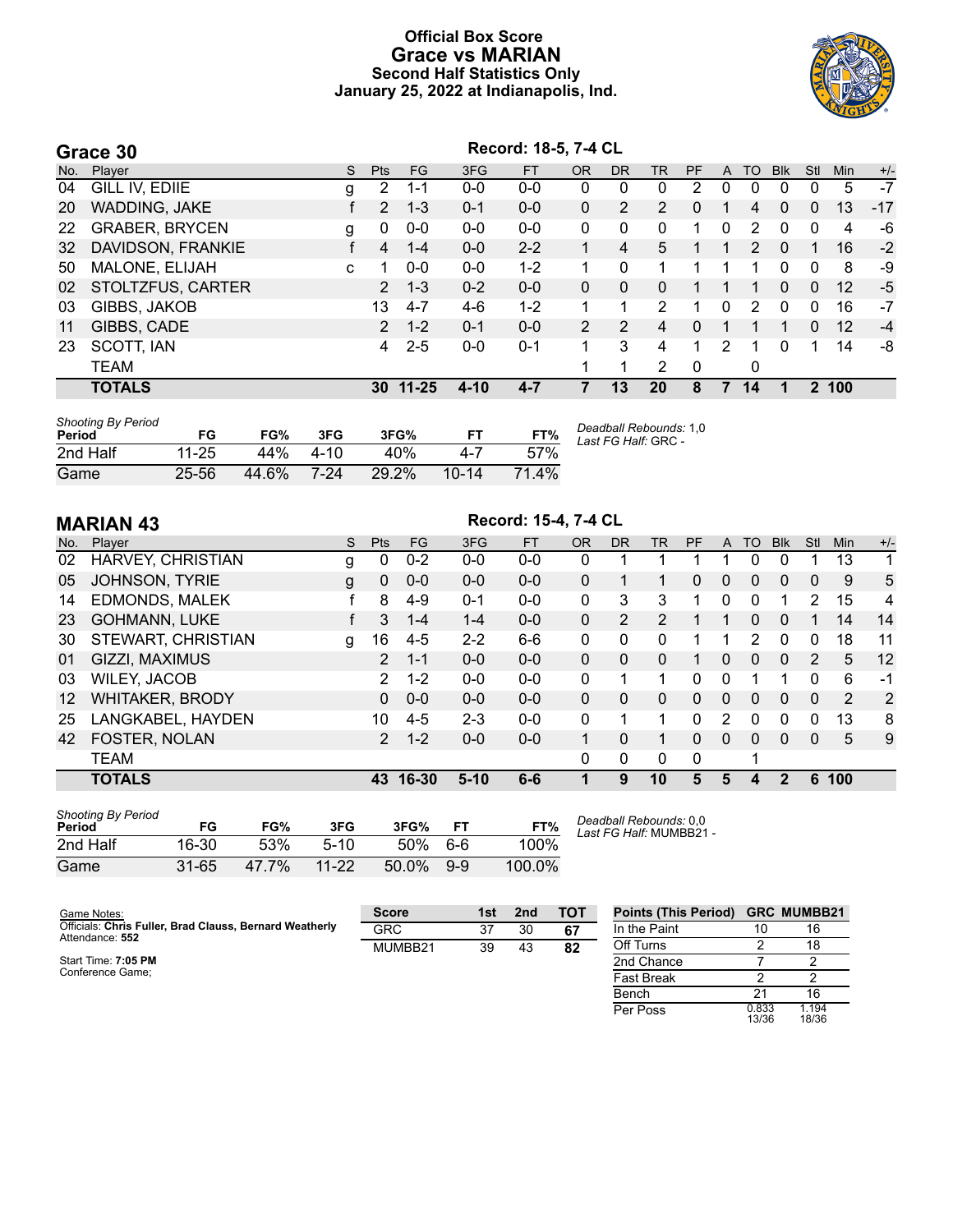#### **Official Play-By-Play Grace vs MARIAN Second Half January 25, 2022 at Indianapolis, Ind.**



### **Period 2**

<mark>Startersː</mark><br>Grace: 04 IV,EDIIE GILL (g); 20 WADDING,JAKE (f); 22 GRABER,BRYCEN (g); 32 DAVIDSON,FRANKIE (f); 50 MALONE,ELIJAH (c);<br>**MARIAN**: 02 HARVEY,CHRISTIAN (g); 05 JOHNSON,TYRIE (g); 14 EDMONDS,MALEK (f); 23 GOHMANN,L

| Time           | <b>VISITORS: Grace</b>                                | <b>Score</b> | <b>Margin</b>  | <b>HOME: MARIAN</b>                                       |
|----------------|-------------------------------------------------------|--------------|----------------|-----------------------------------------------------------|
| 19:50          |                                                       | 41-37        | H 4            | GOOD! LAYUP by EDMONDS, MALEK [PNT]                       |
| 19:37          | MISSED 3PTR by WADDING, JAKE                          |              |                |                                                           |
| 19:37          | REBOUND (OFF) by MALONE, ELIJAH                       |              |                |                                                           |
| 19:33          | GOOD! LAYUP by WADDING, JAKE [PNT]                    | 41-39        | H <sub>2</sub> |                                                           |
| 19:33          | ASSIST by MALONE, ELIJAH                              |              |                |                                                           |
| 19:18          |                                                       |              |                | MISSED 3PTR by GOHMANN, LUKE                              |
| 19:18          | REBOUND (DEF) by DAVIDSON, FRANKIE                    |              |                |                                                           |
| 18:44          | GOOD! LAYUP by GILL IV, EDIIE [PNT]                   | $41 - 41$    | $\mathsf{T}$   |                                                           |
| 18:32          |                                                       | 44-41        | H <sub>3</sub> | GOOD! 3PTR by STEWART, CHRISTIAN                          |
| 18:32          | FOUL by GILL IV, EDIIE                                |              |                |                                                           |
| 18:32          |                                                       | 45-41        | H4             | GOOD! FT by STEWART, CHRISTIAN                            |
| 18:14<br>18:13 | TURNOVER by GRABER, BRYCEN                            |              |                |                                                           |
| 18:00          |                                                       | 48-41        | H7             | STEAL by HARVEY, CHRISTIAN<br>GOOD! 3PTR by GOHMANN, LUKE |
| 18:00          |                                                       |              |                | ASSIST by STEWART, CHRISTIAN                              |
| 17:37          | TURNOVER by WADDING, JAKE                             |              |                |                                                           |
| 17:36          |                                                       |              |                | STEAL by EDMONDS, MALEK                                   |
| 17:30          | FOUL by GRABER, BRYCEN                                |              |                |                                                           |
| 17:29          |                                                       | $50 - 41$    | H9             | GOOD! DUNK by EDMONDS, MALEK [PNT]                        |
| 17:29          |                                                       |              |                | ASSIST by HARVEY, CHRISTIAN                               |
| 17:26          | <b>TIMEOUT TEAM</b>                                   |              |                |                                                           |
| 17:12          | TURNOVER by DAVIDSON, FRANKIE                         |              |                |                                                           |
| 17:11          |                                                       |              |                | STEAL by GOHMANN, LUKE                                    |
| 16:46          |                                                       |              |                | MISSED 3PTR by GOHMANN, LUKE                              |
| 16:46          | REBOUND (DEF) by DAVIDSON, FRANKIE                    |              |                |                                                           |
| 16:21          | TURNOVER by GRABER, BRYCEN                            |              |                |                                                           |
| 16:19          |                                                       |              |                | STEAL by EDMONDS, MALEK                                   |
| 16:16          |                                                       |              |                | MISSED LAYUP by HARVEY, CHRISTIAN                         |
| 16:16          | REBOUND (DEF) by WADDING, JAKE                        |              |                |                                                           |
| 16:09          |                                                       |              |                | FOUL by STEWART, CHRISTIAN                                |
| 16:09          | GOOD! FT by MALONE, ELIJAH                            | 50-42        | H <sub>8</sub> |                                                           |
| 16:09          | MISSED FT by MALONE, ELIJAH                           |              |                |                                                           |
| 16:09          |                                                       |              |                | REBOUND (DEF) by LANGKABEL, HAYDEN                        |
| 16:09          | SUB IN: GIBBS, JAKOB                                  |              |                |                                                           |
| 16:09          | SUB OUT: GRABER, BRYCEN                               |              |                |                                                           |
| 16:09          |                                                       |              |                | SUB IN: LANGKABEL, HAYDEN                                 |
| 16:09          |                                                       |              |                | SUB IN: GIZZI, MAXIMUS                                    |
| 16:09          |                                                       |              |                | SUB OUT: HARVEY, CHRISTIAN                                |
| 16:09          |                                                       |              |                | SUB OUT: JOHNSON, TYRIE                                   |
| 15:54          |                                                       | 53-42        | H 11           | GOOD! 3PTR by LANGKABEL, HAYDEN                           |
| 15:54          |                                                       |              |                | ASSIST by GOHMANN, LUKE                                   |
| 15:39          | GOOD! JUMPER by DAVIDSON, FRANKIE                     | 53-44        | H9             |                                                           |
| 15:39          | ASSIST by WADDING, JAKE                               |              |                |                                                           |
| 15:22          | FOUL by GILL IV, EDIIE                                |              |                |                                                           |
| 15:22          | SUB IN: STOLTZFUS, CARTER                             |              |                |                                                           |
| 15:22          | SUB IN: SCOTT, IAN                                    |              |                |                                                           |
| 15:22<br>15:22 | SUB OUT: GILL IV, EDIIE<br>SUB OUT: DAVIDSON, FRANKIE |              |                |                                                           |
| 15:09          |                                                       |              |                | MISSED 3PTR by GOHMANN, LUKE                              |
| 15:09          | REBOUND (DEF) by SCOTT, IAN                           |              |                |                                                           |
| 15:00          | TURNOVER by MALONE, ELIJAH                            |              |                |                                                           |
| 15:00          | FOUL by MALONE, ELIJAH                                |              |                |                                                           |
| 15:00          |                                                       |              |                | SUB IN: FOSTER, NOLAN                                     |
| 15:00          |                                                       |              |                | SUB OUT: EDMONDS, MALEK                                   |
| 14:31          |                                                       | 55-44        | H 11           | GOOD! LAYUP by LANGKABEL, HAYDEN [PNT]                    |
| 14:17          | TURNOVER by WADDING, JAKE                             |              |                |                                                           |
| 14:16          |                                                       |              |                | STEAL by GIZZI, MAXIMUS                                   |
| 14:13          |                                                       | 57-44        | H 13           | GOOD! LAYUP by GIZZI, MAXIMUS [FB/PNT]                    |
| 14:02          | GOOD! JUMPER by SCOTT, IAN                            | 57-46        | H 11           |                                                           |
| 13:39          |                                                       | 59-46        | H 13           | GOOD! JUMPER by LANGKABEL, HAYDEN                         |
| 13:21          |                                                       |              |                | FOUL by GOHMANN, LUKE                                     |
| 13:21          | SUB IN: GIBBS, CADE                                   |              |                |                                                           |
| 13:21          | SUB OUT: MALONE, ELIJAH                               |              |                |                                                           |
| 13:21          |                                                       |              |                | SUB IN: WILEY, JACOB                                      |
| 13:21          |                                                       |              |                | SUB OUT: GOHMANN, LUKE                                    |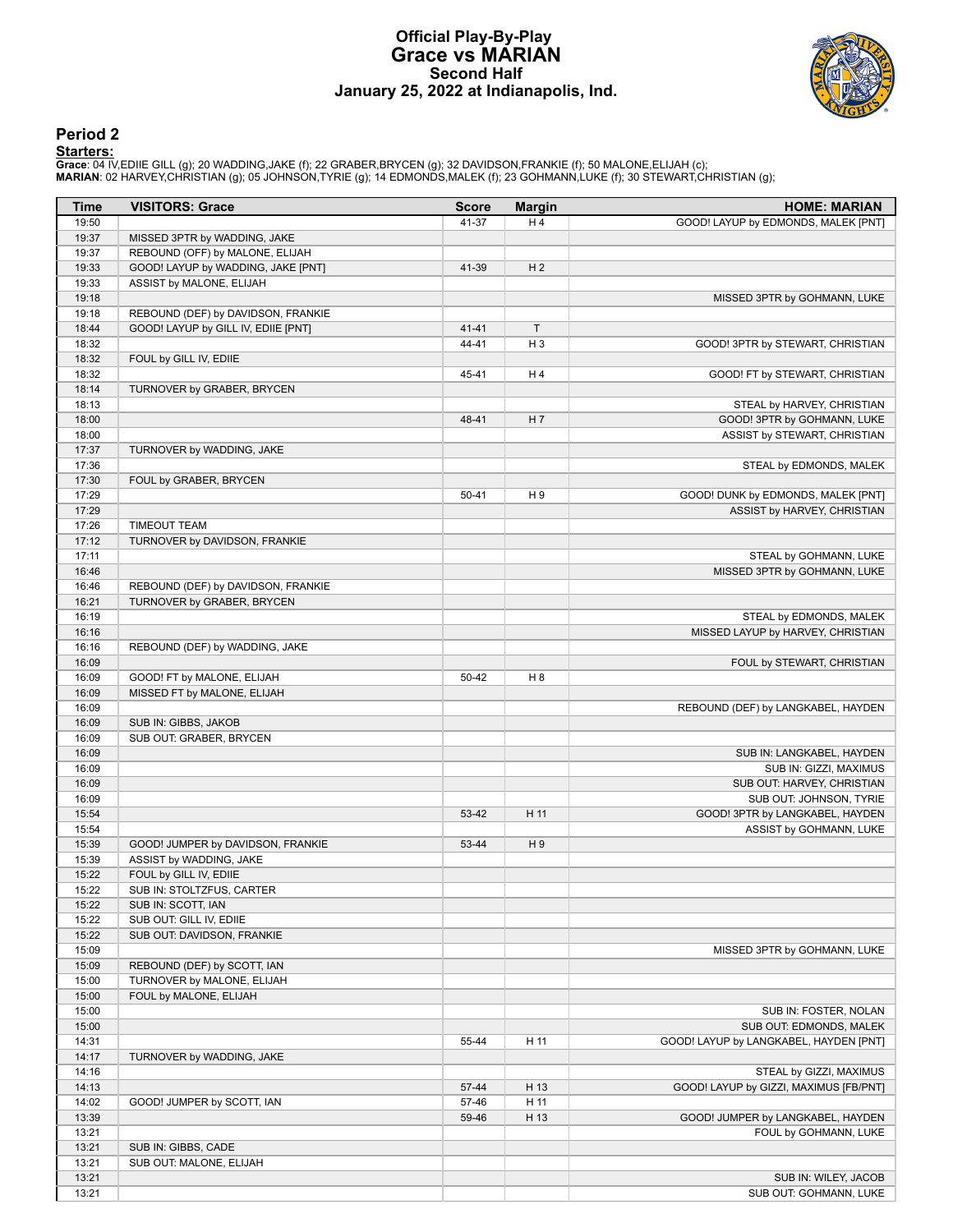| Time           | <b>VISITORS: Grace</b>                    | <b>Score</b> | <b>Margin</b> | <b>HOME: MARIAN</b>                                                  |
|----------------|-------------------------------------------|--------------|---------------|----------------------------------------------------------------------|
| 13:14          | TURNOVER by GIBBS, JAKOB                  |              |               |                                                                      |
| 13:13          |                                           |              |               | STEAL by GIZZI, MAXIMUS                                              |
| 13:08          |                                           |              |               | MISSED LAYUP by WILEY, JACOB                                         |
| 13:08<br>13:05 |                                           | 61-46        | H 15          | REBOUND (OFF) by FOSTER, NOLAN<br>GOOD! LAYUP by FOSTER, NOLAN [PNT] |
| 13:03          | <b>TIMEOUT TEAM</b>                       |              |               |                                                                      |
| 12:47          |                                           |              |               | FOUL by GIZZI, MAXIMUS                                               |
| 12:47          | MISSED FT by GIBBS, JAKOB                 |              |               |                                                                      |
| 12:47          | REBOUND (DEADB) by TEAM                   |              |               |                                                                      |
| 12:47          | GOOD! FT by GIBBS, JAKOB                  | 61-47        | H 14          |                                                                      |
| 12:28          |                                           | 64-47        | H 17          | GOOD! 3PTR by STEWART, CHRISTIAN                                     |
| 12:20          | TURNOVER by STOLTZFUS, CARTER             |              |               |                                                                      |
| 12:08<br>12:08 |                                           | 66-47        | H 19          | GOOD! LAYUP by STEWART, CHRISTIAN [PNT]                              |
| 12:08          | FOUL by STOLTZFUS, CARTER                 |              |               | ASSIST by LANGKABEL, HAYDEN                                          |
| 12:08          |                                           | 67-47        | H 20          | GOOD! FT by STEWART, CHRISTIAN                                       |
| 11:53          | GOOD! 3PTR by GIBBS, JAKOB                | 67-50        | H 17          |                                                                      |
| 11:53          | ASSIST by GIBBS, CADE                     |              |               |                                                                      |
| 11:23          |                                           | 70-50        | H 20          | GOOD! 3PTR by LANGKABEL, HAYDEN                                      |
| 11:14          | TURNOVER by WADDING, JAKE                 |              |               |                                                                      |
| 11:14          | SUB IN: DAVIDSON, FRANKIE                 |              |               |                                                                      |
| 11:14<br>11:14 | SUB OUT: WADDING, JAKE                    |              |               | SUB IN: HARVEY, CHRISTIAN                                            |
| 11:14          |                                           |              |               | SUB IN: EDMONDS, MALEK                                               |
| 11:14          |                                           |              |               | SUB OUT: GIZZI, MAXIMUS                                              |
| 11:14          |                                           |              |               | SUB OUT: FOSTER, NOLAN                                               |
| 11:03          |                                           |              |               | MISSED JUMPER by EDMONDS, MALEK                                      |
| 11:03          | REBOUND (DEF) by GIBBS, CADE              |              |               |                                                                      |
| 10:56          | GOOD! 3PTR by GIBBS, JAKOB                | 70-53        | H 17          |                                                                      |
| 10:56          | ASSIST by STOLTZFUS, CARTER               |              |               |                                                                      |
| 10:40<br>10:40 | REBOUND (DEF) by TEAM                     |              |               | MISSED 3PTR by EDMONDS, MALEK                                        |
| 10:37          |                                           |              |               | <b>TIMEOUT TEAM</b>                                                  |
| 10:24          | GOOD! LAYUP by SCOTT, IAN [PNT]           | 70-55        | H 15          |                                                                      |
| 10:24          |                                           |              |               | FOUL by EDMONDS, MALEK                                               |
| 10:24          | MISSED FT by SCOTT, IAN                   |              |               |                                                                      |
| 10:24          |                                           |              |               | REBOUND (DEF) by WILEY, JACOB                                        |
| 10:24<br>10:24 |                                           |              |               | SUB IN: WHITAKER, BRODY<br>SUB OUT: STEWART, CHRISTIAN               |
| 10:01          |                                           |              |               | MISSED LAYUP by EDMONDS, MALEK                                       |
| 10:01          | BLOCK by GIBBS, CADE                      |              |               |                                                                      |
| 09:59          | REBOUND (DEF) by SCOTT, IAN               |              |               |                                                                      |
| 09:42          | TURNOVER by DAVIDSON, FRANKIE             |              |               |                                                                      |
| 09:19<br>09:01 | MISSED LAYUP by GIBBS, JAKOB              | 72-55        | H 17          | GOOD! JUMPER by WILEY, JACOB                                         |
| 09:01          |                                           |              |               | BLOCK by EDMONDS, MALEK                                              |
| 09:00          | REBOUND (OFF) by GIBBS, JAKOB             |              |               |                                                                      |
| 08:54          | MISSED JUMPER by DAVIDSON, FRANKIE        |              |               |                                                                      |
| 08:54          |                                           |              |               | REBOUND (DEF) by EDMONDS, MALEK                                      |
| 08:38          | FOUL by DAVIDSON, FRANKIE                 |              |               |                                                                      |
| 08:19<br>08:19 | REBOUND (DEF) by DAVIDSON, FRANKIE        |              |               | MISSED LAYUP by EDMONDS, MALEK                                       |
| 08:09          | MISSED LAYUP by DAVIDSON, FRANKIE         |              |               |                                                                      |
| 08:09          |                                           |              |               | BLOCK by WILEY, JACOB                                                |
| 08:09          | REBOUND (OFF) by TEAM                     |              |               |                                                                      |
| 08:09          |                                           |              |               | SUB IN: STEWART, CHRISTIAN                                           |
| 08:09          |                                           |              |               | SUB OUT: WHITAKER, BRODY                                             |
| 07:59          | GOOD! 3PTR by GIBBS, JAKOB                | 72-58        | H 14          |                                                                      |
| 07:59<br>07:44 | ASSIST by DAVIDSON, FRANKIE               |              |               | TURNOVER by WILEY, JACOB                                             |
| 07:42          | STEAL by SCOTT, IAN                       |              |               |                                                                      |
| 07:40          | GOOD! LAYUP by STOLTZFUS, CARTER [FB/PNT] | 72-60        | H 12          |                                                                      |
| 07:40          | ASSIST by SCOTT, IAN                      |              |               |                                                                      |
| 07:31          |                                           |              |               | TIMEOUT 30SEC                                                        |
| 07:31          |                                           |              |               | SUB IN: GOHMANN, LUKE                                                |
| 07:31          |                                           |              |               | SUB OUT: WILEY, JACOB                                                |
| 07:18<br>07:18 | REBOUND (DEF) by GIBBS, JAKOB             |              |               | MISSED 3PTR by LANGKABEL, HAYDEN                                     |
| 07:12          | TURNOVER by GIBBS, CADE                   |              |               |                                                                      |
| 07:02          |                                           |              |               | TURNOVER by STEWART, CHRISTIAN                                       |
| 06:42          | MISSED JUMPER by SCOTT, IAN               |              |               |                                                                      |
| 06:42          |                                           |              |               | REBOUND (DEF) by GOHMANN, LUKE                                       |
| 06:30          |                                           | 74-60        | H 14          | GOOD! JUMPER by EDMONDS, MALEK                                       |
| 06:30<br>06:17 | MISSED LAYUP by SCOTT, IAN                |              |               | ASSIST by LANGKABEL, HAYDEN                                          |
| 06:17          | REBOUND (OFF) by GIBBS, CADE              |              |               |                                                                      |
|                |                                           |              |               |                                                                      |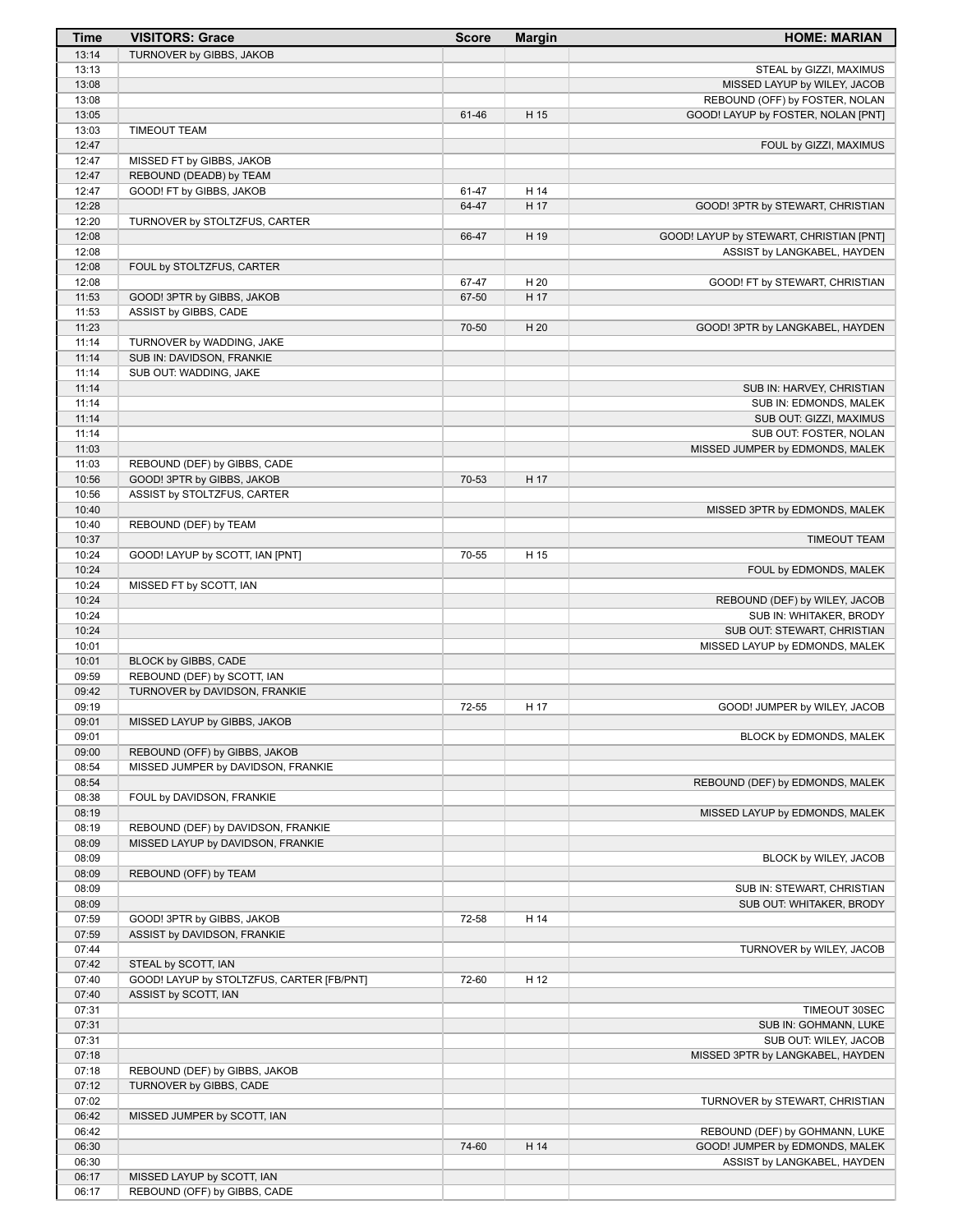| <b>Time</b>    | <b>VISITORS: Grace</b>                                      | <b>Score</b> | <b>Margin</b> | <b>HOME: MARIAN</b>                     |
|----------------|-------------------------------------------------------------|--------------|---------------|-----------------------------------------|
| 06:15          | GOOD! LAYUP by GIBBS, CADE [PNT]                            | 74-62        | H 12          |                                         |
| 05:54          |                                                             | 76-62        | H 14          | GOOD! LAYUP by STEWART, CHRISTIAN [PNT] |
| 05:48          | MISSED 3PTR by GIBBS, JAKOB                                 |              |               |                                         |
| 05:48          | REBOUND (OFF) by DAVIDSON, FRANKIE                          |              |               |                                         |
| 05:31          | MISSED 3PTR by GIBBS, CADE                                  |              |               |                                         |
| 05:31          |                                                             |              |               | REBOUND (DEF) by HARVEY, CHRISTIAN      |
| 05:17          | FOUL by SCOTT, IAN                                          |              |               |                                         |
| 05:17          |                                                             | 77-62        | H 15          | GOOD! FT by STEWART, CHRISTIAN          |
| 05:17          |                                                             | 78-62        | H 16          | GOOD! FT by STEWART, CHRISTIAN          |
| 05:17          |                                                             |              |               | SUB IN: JOHNSON, TYRIE                  |
| 05:17          |                                                             |              |               | SUB OUT: LANGKABEL, HAYDEN              |
| 05:01          | MISSED 3PTR by STOLTZFUS, CARTER                            |              |               |                                         |
| 05:01          | REBOUND (OFF) by GIBBS, CADE                                |              |               |                                         |
| 04:54          | MISSED 3PTR by STOLTZFUS, CARTER                            |              |               |                                         |
| 04:54          |                                                             |              |               | REBOUND (DEF) by EDMONDS, MALEK         |
| 04:26          |                                                             |              |               | TURNOVER by STEWART, CHRISTIAN          |
| 04:25          | STEAL by DAVIDSON, FRANKIE                                  |              |               |                                         |
| 04:16          | TURNOVER by SCOTT, IAN                                      |              |               |                                         |
| 04:16          |                                                             |              |               | <b>TIMEOUT TEAM</b>                     |
| 04:16          | SUB IN: MALONE, ELIJAH                                      |              |               |                                         |
| 04:16          | SUB IN: WADDING, JAKE                                       |              |               |                                         |
| 04:16          | SUB OUT: SCOTT, IAN                                         |              |               |                                         |
| 04:16          | SUB OUT: GIBBS, CADE                                        |              |               |                                         |
| 04:16          |                                                             |              |               | SUB IN: FOSTER, NOLAN                   |
| 04:16          |                                                             |              |               | SUB OUT: EDMONDS, MALEK                 |
| 03:58          |                                                             |              |               | MISSED JUMPER by FOSTER, NOLAN          |
| 03:58<br>03:48 | REBOUND (DEF) by WADDING, JAKE<br>TURNOVER by WADDING, JAKE |              |               |                                         |
| 03:48          |                                                             |              |               | <b>TIMEOUT 30SEC</b>                    |
| 03:25          |                                                             |              |               | MISSED JUMPER by STEWART, CHRISTIAN     |
| 03:25          | REBOUND (DEF) by DAVIDSON, FRANKIE                          |              |               |                                         |
| 03:05          |                                                             |              |               | FOUL by HARVEY, CHRISTIAN               |
| 03:05          | GOOD! FT by DAVIDSON, FRANKIE                               | 78-63        | H 15          |                                         |
| 03:05          | GOOD! FT by DAVIDSON, FRANKIE                               | 78-64        | H 14          |                                         |
| 03:05          | SUB IN: GIBBS, CADE                                         |              |               |                                         |
| 03:05          | SUB OUT: STOLTZFUS, CARTER                                  |              |               |                                         |
| 03:05          |                                                             |              |               | SUB IN: EDMONDS, MALEK                  |
| 03:05          |                                                             |              |               | SUB OUT: FOSTER, NOLAN                  |
| 02:52          | SUB IN: SCOTT, IAN                                          |              |               |                                         |
| 02:52          | SUB OUT: MALONE, ELIJAH                                     |              |               |                                         |
| 02:43          |                                                             |              |               | MISSED LAYUP by HARVEY, CHRISTIAN       |
| 02:43          | REBOUND (DEF) by SCOTT, IAN                                 |              |               |                                         |
| 02:36          | GOOD! 3PTR by GIBBS, JAKOB                                  | 78-67        | H 11          |                                         |
| 02:36          | ASSIST by SCOTT, IAN                                        |              |               |                                         |
| 02:17          |                                                             | 80-67        | H 13          | GOOD! LAYUP by EDMONDS, MALEK [PNT]     |
| 02:05          | TURNOVER by GIBBS, JAKOB                                    |              |               |                                         |
| 01:49          | FOUL by GIBBS, JAKOB                                        |              |               |                                         |
| 01:49          |                                                             | 81-67        | H 14          | GOOD! FT by STEWART, CHRISTIAN          |
| 01:49          |                                                             | 82-67        | H 15          | GOOD! FT by STEWART, CHRISTIAN          |
| 01:49          |                                                             |              |               | SUB IN: LANGKABEL, HAYDEN               |
| 01:49          |                                                             |              |               | SUB OUT: HARVEY, CHRISTIAN              |
| 01:38          | MISSED JUMPER by WADDING, JAKE                              |              |               |                                         |
| 01:38          |                                                             |              |               | REBOUND (DEF) by EDMONDS, MALEK         |
| 01:05          |                                                             |              |               | TURNOVER by TEAM                        |
| 01:00          | MISSED JUMPER by DAVIDSON, FRANKIE                          |              |               |                                         |
| 01:00          |                                                             |              |               | REBOUND (DEF) by JOHNSON, TYRIE         |
| 00:28          |                                                             |              |               | MISSED JUMPER by EDMONDS, MALEK         |
| 00:28          | REBOUND (DEF) by GIBBS, CADE                                |              |               |                                         |
| 00:22          | MISSED 3PTR by GIBBS, JAKOB                                 |              |               |                                         |
| 00:22          | REBOUND (OFF) by SCOTT, IAN                                 |              |               |                                         |
| 00:17          | MISSED LAYUP by SCOTT, IAN                                  |              |               |                                         |
| 00:17          |                                                             |              |               | REBOUND (DEF) by GOHMANN, LUKE          |

## **Grace 67, MARIAN 82**

| <b>Points (This Period)</b> | <b>GRC</b>     | MUMBB21        |
|-----------------------------|----------------|----------------|
| In the Paint                | 10             | 16             |
| Off Turns                   | っ              | 18             |
| 2nd Chance                  |                | ◠              |
| Fast Break                  | っ              |                |
| Bench                       | 21             | 16             |
| Per Poss                    | 0.833<br>13/36 | 1.194<br>18/36 |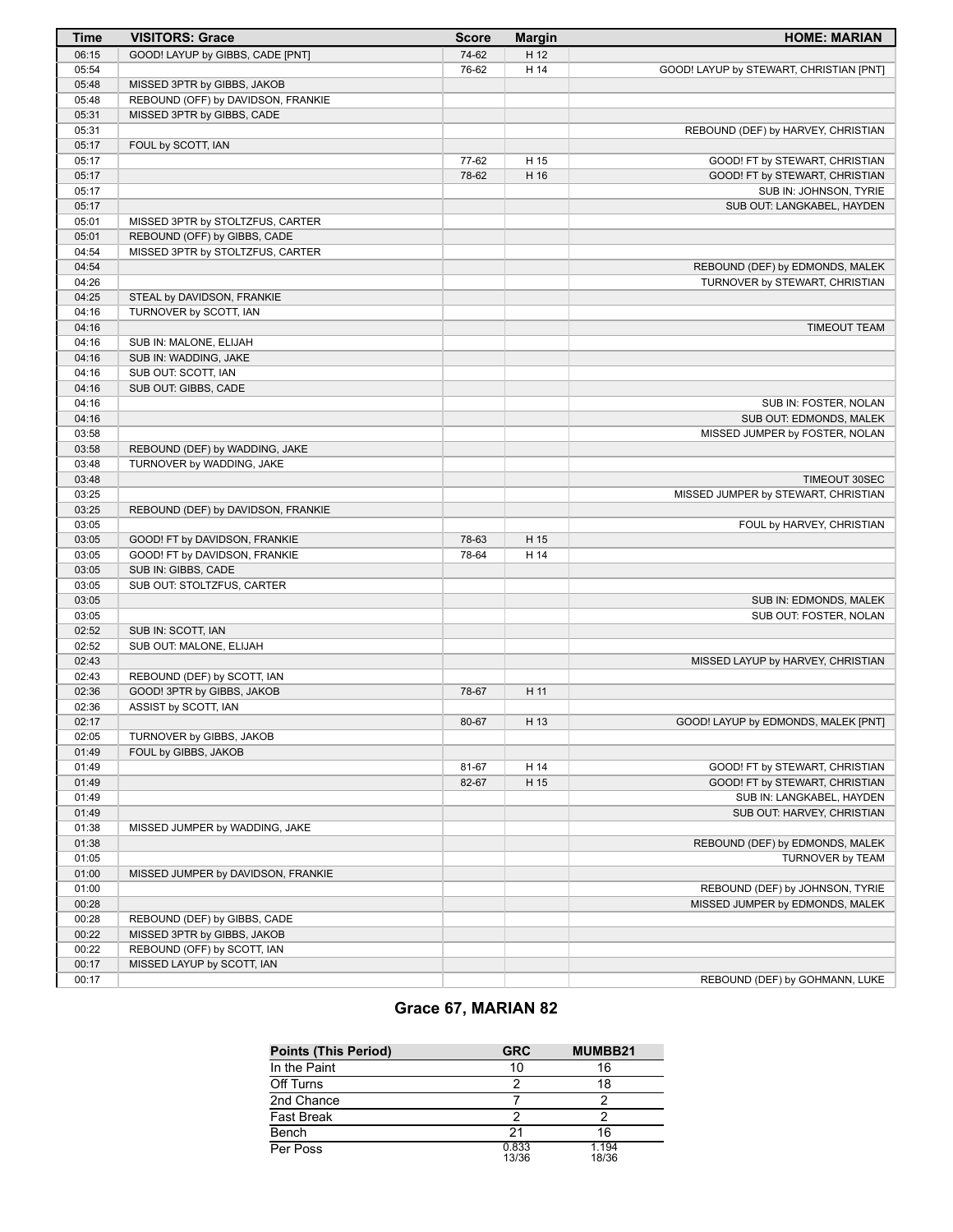### **Official Scoring/Possession Reference Chart Grace vs MARIAN Period 1 January 25, 2022 at Indianapolis, Ind.**



**Period 1**

<mark>Startersː</mark><br>Grace: 04 IV,EDIIE GILL (g); 20 WADDING,JAKE (f); 22 GRABER,BRYCEN (g); 32 DAVIDSON,FRANKIE (f); 50 MALONE,ELIJAH (c);<br>**MARIAN**: 02 HARVEY,CHRISTIAN (g); 05 JOHNSON,TYRIE (g); 14 EDMONDS,MALEK (f); 23 GOHMANN,L

| Time  | <b>VISITORS: Grace</b>                  | <b>Score</b> | <b>Margin</b>  | <b>HOME: MARIAN</b>                     |
|-------|-----------------------------------------|--------------|----------------|-----------------------------------------|
| 19:28 |                                         | $3-0$        | $H_3$          | GOOD! 3PTR by HARVEY, CHRISTIAN         |
| 19:09 | GOOD! LAYUP by GILL IV, EDIIE [PNT]     | $3 - 2$      | H <sub>1</sub> |                                         |
| 18:57 |                                         | $6 - 2$      | H4             | GOOD! 3PTR by STEWART, CHRISTIAN        |
| 18:19 | GOOD! LAYUP by MALONE, ELIJAH [PNT]     | $6-4$        | H <sub>2</sub> |                                         |
| 17:23 | GOOD! 3PTR by WADDING, JAKE             | $6-7$        | V <sub>1</sub> |                                         |
| 17:06 |                                         | $9 - 7$      | H <sub>2</sub> | GOOD! 3PTR by GOHMANN, LUKE             |
| 16:37 | GOOD! 3PTR by WADDING, JAKE             | $9 - 10$     | V <sub>1</sub> |                                         |
| 16:02 |                                         | $11 - 10$    | H <sub>1</sub> | GOOD! JUMPER by STEWART, CHRISTIAN      |
| 14:48 |                                         | $14 - 10$    | H4             | GOOD! 3PTR by STEWART, CHRISTIAN        |
| 14:19 | GOOD! DUNK by WADDING, JAKE [FB/PNT]    | 14-12        | H <sub>2</sub> |                                         |
| 13:22 | GOOD! 3PTR by GIBBS, JAKOB              | $14 - 15$    | V <sub>1</sub> |                                         |
| 13:06 |                                         | $17 - 15$    | H <sub>2</sub> | GOOD! 3PTR by STEWART, CHRISTIAN        |
| 12:22 | GOOD! LAYUP by GIBBS, JAKOB [PNT]       | $17 - 17$    | $\mathsf T$    |                                         |
| 12:07 |                                         | 19-17        | H <sub>2</sub> | GOOD! LAYUP by STEWART, CHRISTIAN [PNT] |
| 11:55 | GOOD! LAYUP by SCOTT, IAN [PNT]         | 19-19        | $\top$         |                                         |
| 11:55 | GOOD! FT by SCOTT, IAN                  | 19-20        | V <sub>1</sub> |                                         |
| 11:40 |                                         | 20-20        | $\mathsf{T}$   | GOOD! FT by HARVEY, CHRISTIAN           |
| 11:40 |                                         | 21-20        | H <sub>1</sub> | GOOD! FT by HARVEY, CHRISTIAN           |
| 10:05 | GOOD! JUMPER by STOLTZFUS, CARTER [PNT] | 21-22        | V <sub>1</sub> |                                         |
| 09:41 | GOOD! FT by GIBBS, JAKOB                | 21-23        | V <sub>2</sub> |                                         |
| 09:41 | GOOD! FT by GIBBS, JAKOB                | 21-24        | V <sub>3</sub> |                                         |
| 08:10 |                                         | 23-24        | V <sub>1</sub> | GOOD! LAYUP by EDMONDS, MALEK [PNT]     |
| 08:10 |                                         | 24-24        | $\mathsf{T}$   | GOOD! FT by EDMONDS, MALEK              |
| 07:30 |                                         | 26-24        | H <sub>2</sub> | GOOD! LAYUP by LANGKABEL, HAYDEN [PNT]  |
| 04:46 |                                         | 28-24        | H 4            | GOOD! LAYUP by EDMONDS, MALEK [PNT]     |
| 04:19 |                                         | 30-24        | H <sub>6</sub> | GOOD! LAYUP by STEWART, CHRISTIAN [PNT] |
| 03:49 |                                         | 32-24        | H <sub>8</sub> | GOOD! LAYUP by HARVEY, CHRISTIAN [PNT]  |
| 03:13 | GOOD! LAYUP by MALONE, ELIJAH [PNT]     | 32-26        | H <sub>6</sub> |                                         |
| 02:47 |                                         | 34-26        | H <sub>8</sub> | GOOD! JUMPER by WILEY, JACOB [PNT]      |
| 02:46 | GOOD! LAYUP by GIBBS, JAKOB [PNT]       | 34-28        | H <sub>6</sub> |                                         |
| 02:46 | GOOD! FT by GIBBS, JAKOB                | 34-29        | H <sub>5</sub> |                                         |
| 02:16 | GOOD! FT by DAVIDSON, FRANKIE           | 34-30        | H 4            |                                         |
| 02:16 | GOOD! FT by DAVIDSON, FRANKIE           | 34-31        | $H_3$          |                                         |
| 01:37 | GOOD! LAYUP by MALONE, ELIJAH [PNT]     | 34-33        | H <sub>1</sub> |                                         |
| 01:01 |                                         | 37-33        | H 4            | GOOD! 3PTR by LANGKABEL, HAYDEN         |
| 00:48 | GOOD! LAYUP by MALONE, ELIJAH [PNT]     | 37-35        | H <sub>2</sub> |                                         |
| 00:30 |                                         | 39-35        | H 4            | GOOD! JUMPER by LANGKABEL, HAYDEN       |
| 00:08 | GOOD! LAYUP by DAVIDSON, FRANKIE [PNT]  | 39-37        | H <sub>2</sub> |                                         |

**Grace 37, MARIAN 39**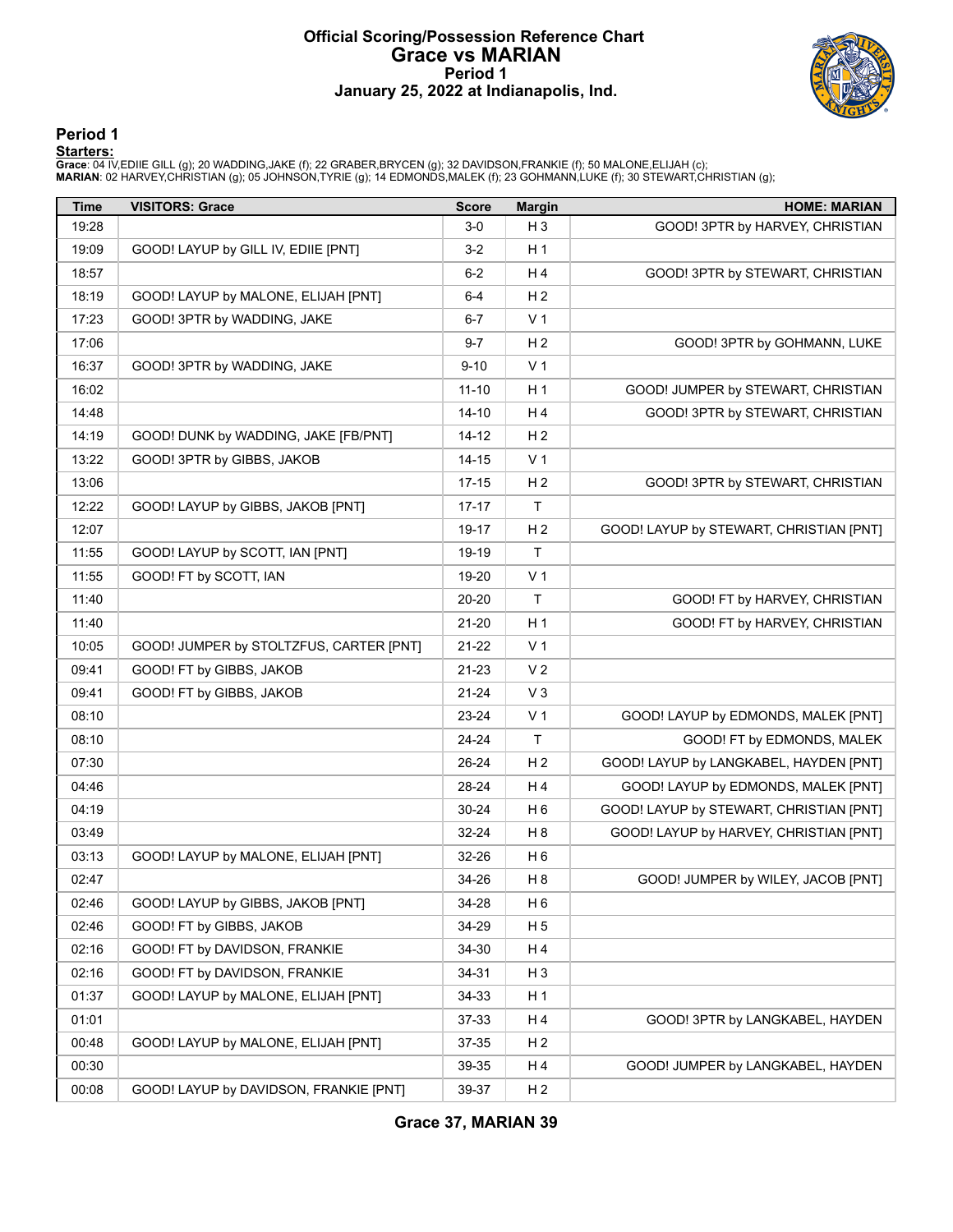#### **Official Scoring/Possession Reference Chart Grace vs MARIAN Period 2 January 25, 2022 at Indianapolis, Ind.**



**Period 2**

<mark>Startersː</mark><br>Grace: 04 IV,EDIIE GILL (g); 20 WADDING,JAKE (f); 22 GRABER,BRYCEN (g); 32 DAVIDSON,FRANKIE (f); 50 MALONE,ELIJAH (c);<br>**MARIAN**: 02 HARVEY,CHRISTIAN (g); 05 JOHNSON,TYRIE (g); 14 EDMONDS,MALEK (f); 23 GOHMANN,L

| <b>Time</b> | <b>VISITORS: Grace</b>                    | <b>Score</b> | <b>Margin</b>  | <b>HOME: MARIAN</b>                     |
|-------------|-------------------------------------------|--------------|----------------|-----------------------------------------|
| 19:50       |                                           | 41-37        | H4             | GOOD! LAYUP by EDMONDS, MALEK [PNT]     |
| 19:33       | GOOD! LAYUP by WADDING, JAKE [PNT]        | 41-39        | H <sub>2</sub> |                                         |
| 18:44       | GOOD! LAYUP by GILL IV, EDIIE [PNT]       | 41-41        | $\mathsf{T}$   |                                         |
| 18:32       |                                           | 44-41        | H <sub>3</sub> | GOOD! 3PTR by STEWART, CHRISTIAN        |
| 18:32       |                                           | 45-41        | H4             | GOOD! FT by STEWART, CHRISTIAN          |
| 18:00       |                                           | 48-41        | H 7            | GOOD! 3PTR by GOHMANN, LUKE             |
| 17:29       |                                           | 50-41        | H <sub>9</sub> | GOOD! DUNK by EDMONDS, MALEK [PNT]      |
| 16:09       | GOOD! FT by MALONE, ELIJAH                | 50-42        | H <sub>8</sub> |                                         |
| 15:54       |                                           | 53-42        | H 11           | GOOD! 3PTR by LANGKABEL, HAYDEN         |
| 15:39       | GOOD! JUMPER by DAVIDSON, FRANKIE         | 53-44        | H9             |                                         |
| 14:31       |                                           | 55-44        | H 11           | GOOD! LAYUP by LANGKABEL, HAYDEN [PNT]  |
| 14:13       |                                           | 57-44        | H 13           | GOOD! LAYUP by GIZZI, MAXIMUS [FB/PNT]  |
| 14:02       | GOOD! JUMPER by SCOTT, IAN                | 57-46        | H 11           |                                         |
| 13:39       |                                           | 59-46        | H 13           | GOOD! JUMPER by LANGKABEL, HAYDEN       |
| 13:05       |                                           | 61-46        | H 15           | GOOD! LAYUP by FOSTER, NOLAN [PNT]      |
| 12:47       | GOOD! FT by GIBBS, JAKOB                  | 61-47        | H 14           |                                         |
| 12:28       |                                           | 64-47        | H 17           | GOOD! 3PTR by STEWART, CHRISTIAN        |
| 12:08       |                                           | 66-47        | H 19           | GOOD! LAYUP by STEWART, CHRISTIAN [PNT] |
| 12:08       |                                           | 67-47        | H 20           | GOOD! FT by STEWART, CHRISTIAN          |
| 11:53       | GOOD! 3PTR by GIBBS, JAKOB                | 67-50        | H 17           |                                         |
| 11:23       |                                           | 70-50        | H 20           | GOOD! 3PTR by LANGKABEL, HAYDEN         |
| 10:56       | GOOD! 3PTR by GIBBS, JAKOB                | 70-53        | H 17           |                                         |
| 10:24       | GOOD! LAYUP by SCOTT, IAN [PNT]           | 70-55        | H 15           |                                         |
| 09:19       |                                           | 72-55        | H 17           | GOOD! JUMPER by WILEY, JACOB            |
| 07:59       | GOOD! 3PTR by GIBBS, JAKOB                | 72-58        | H 14           |                                         |
| 07:40       | GOOD! LAYUP by STOLTZFUS, CARTER [FB/PNT] | 72-60        | H 12           |                                         |
| 06:30       |                                           | 74-60        | H 14           | GOOD! JUMPER by EDMONDS, MALEK          |
| 06:15       | GOOD! LAYUP by GIBBS, CADE [PNT]          | 74-62        | H 12           |                                         |
| 05:54       |                                           | 76-62        | H 14           | GOOD! LAYUP by STEWART, CHRISTIAN [PNT] |
| 05:17       |                                           | 77-62        | H 15           | GOOD! FT by STEWART, CHRISTIAN          |
| 05:17       |                                           | 78-62        | H 16           | GOOD! FT by STEWART, CHRISTIAN          |
| 03:05       | GOOD! FT by DAVIDSON, FRANKIE             | 78-63        | H 15           |                                         |
| 03:05       | GOOD! FT by DAVIDSON, FRANKIE             | 78-64        | H 14           |                                         |
| 02:36       | GOOD! 3PTR by GIBBS, JAKOB                | 78-67        | H 11           |                                         |
| 02:17       |                                           | 80-67        | H 13           | GOOD! LAYUP by EDMONDS, MALEK [PNT]     |
| 01:49       |                                           | 81-67        | H 14           | GOOD! FT by STEWART, CHRISTIAN          |
| 01:49       |                                           | 82-67        | H 15           | GOOD! FT by STEWART, CHRISTIAN          |

**Grace 67, MARIAN 82**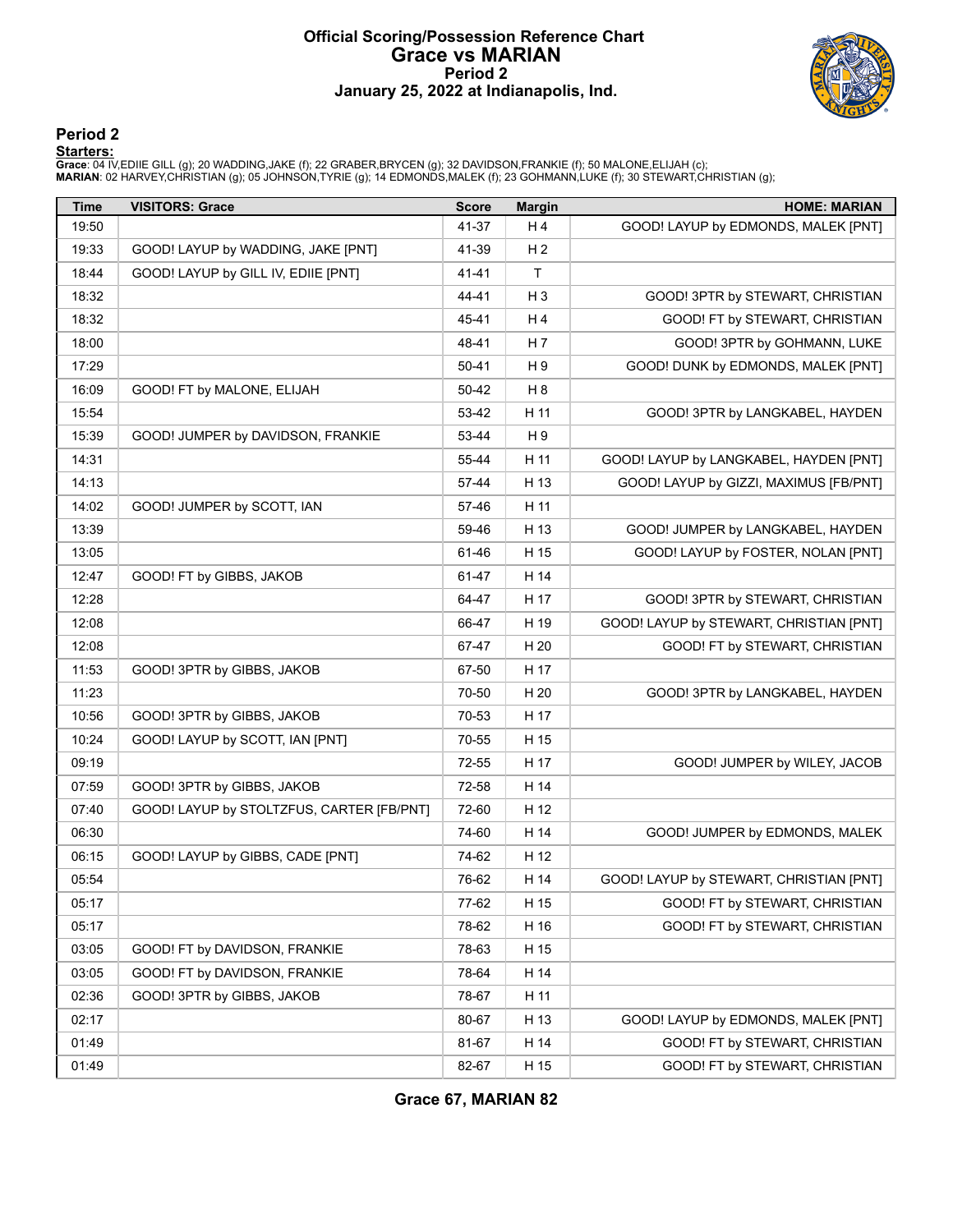

#### **Official Substitutions Log Grace vs MARIAN Period 1 January 25, 2022 at Indianapolis, Ind.**

| <b>VISITORS: Grace</b>        | <b>Time</b> | <b>Score</b> | <b>HOME: MARIAN</b>         |
|-------------------------------|-------------|--------------|-----------------------------|
| 04 IV, EDIIE GILL             |             |              | 02 HARVEY, CHRISTIAN        |
| 20 WADDING, JAKE              |             |              | 05 JOHNSON, TYRIE           |
| 22 GRABER, BRYCEN             |             |              | 14 EDMONDS, MALEK           |
| 32 DAVIDSON, FRANKIE          |             |              | 23 GOHMANN, LUKE            |
| 50 MALONE, ELIJAH             |             |              | 30 STEWART, CHRISTIAN       |
| SUB IN: 23 SCOTT, IAN         | 13:52       | $12 - 14$    |                             |
| SUB IN: 02 STOLTZFUS, CARTER  | 13:52       |              |                             |
| SUB OUT: 04 IV, EDIIE GILL    | 13:52       |              |                             |
| SUB OUT: 50 MALONE, ELIJAH    | 13:52       |              |                             |
|                               | 13:52       |              | SUB IN: FOSTER, NOLAN       |
|                               | 13:52       |              | SUB IN: WILEY, JACOB        |
|                               | 13:52       |              | SUB IN: LANGKABEL, HAYDEN   |
|                               | 13:52       |              | SUB OUT: JOHNSON, TYRIE     |
|                               | 13:52       |              | SUB OUT: EDMONDS, MALEK     |
|                               | 13:52       |              | SUB OUT: GOHMANN, LUKE      |
| SUB IN: 03 GIBBS, JAKOB       | 13:26       | $12 - 14$    |                             |
| SUB OUT: 22 GRABER, BRYCEN    | 13:26       |              |                             |
| SUB IN: 11 GIBBS, CADE        | 11:55       | $20-19$      |                             |
| SUB OUT: 32 DAVIDSON, FRANKIE | 11:55       |              |                             |
|                               | 11:25       | $20 - 21$    | SUB IN: GIZZI, MAXIMUS      |
|                               | 11:25       |              | SUB IN: EDMONDS, MALEK      |
|                               | 11:25       |              | SUB OUT: HARVEY, CHRISTIAN  |
|                               | 11:25       |              | SUB OUT: FOSTER, NOLAN      |
| SUB IN: 50 MALONE, ELIJAH     | 10:59       | $20 - 21$    |                             |
| SUB OUT: 20 WADDING, JAKE     | 10:59       |              |                             |
|                               | 09:41       | $24 - 21$    | SUB IN: GOHMANN, LUKE       |
|                               | 09:41       |              | SUB OUT: WILEY, JACOB       |
| SUB IN: 32 DAVIDSON.FRANKIE   | 08:10       | $24 - 24$    |                             |
| SUB OUT: 23 SCOTT, IAN        | 08:10       |              |                             |
|                               | 08:10       |              | SUB IN: HARVEY, CHRISTIAN   |
|                               | 08:10       |              | SUB IN: WHITAKER, BRODY     |
|                               | 08:10       |              | SUB OUT: GIZZI, MAXIMUS     |
|                               | 08:10       |              | SUB OUT: STEWART, CHRISTIAN |
|                               | 07:22       | 24-26        | SUB IN: JOHNSON, TYRIE      |
|                               | 07:22       |              | SUB OUT: LANGKABEL, HAYDEN  |
| SUB IN: 04 IV, EDIIE GILL     | 05:00       | 24-26        |                             |
| SUB IN: 20 WADDING, JAKE      | 05:00       |              |                             |
| SUB OUT: 50 MALONE, ELIJAH    | 05:00       |              |                             |
| SUB OUT: 02 STOLTZFUS, CARTER | 05:00       |              |                             |
|                               | 05:00       |              | SUB IN: STEWART, CHRISTIAN  |
|                               | 05:00       |              | SUB IN: WILEY, JACOB        |
|                               | 05:00       |              | SUB OUT: GOHMANN, LUKE      |
|                               | 05:00       |              | SUB OUT: WHITAKER, BRODY    |
| SUB IN: 22 GRABER, BRYCEN     | 04:40       | 24-28        |                             |
| SUB OUT: 04 IV, EDIIE GILL    | 04:40       |              |                             |
|                               | 03:47       | 24-32        | SUB IN: LANGKABEL, HAYDEN   |
|                               | 03:47       |              | SUB OUT: STEWART, CHRISTIAN |
| SUB IN: 50 MALONE, ELIJAH     | 03:26       | 24-32        |                             |
| SUB OUT: 11 GIBBS, CADE       | 03:26       |              |                             |
| SUB IN: 02 STOLTZFUS, CARTER  | 02:46       | 29-34        |                             |
| SUB OUT: 03 GIBBS, JAKOB      | 02:46       |              |                             |
|                               | 02:46       |              | SUB IN: STEWART, CHRISTIAN  |
|                               | 02:46       |              | SUB OUT: HARVEY, CHRISTIAN  |
|                               | 02:16       | 31-34        | SUB IN: GOHMANN, LUKE       |
|                               | 02:16       |              | SUB OUT: EDMONDS, MALEK     |

**Grace 37, MARIAN 39**